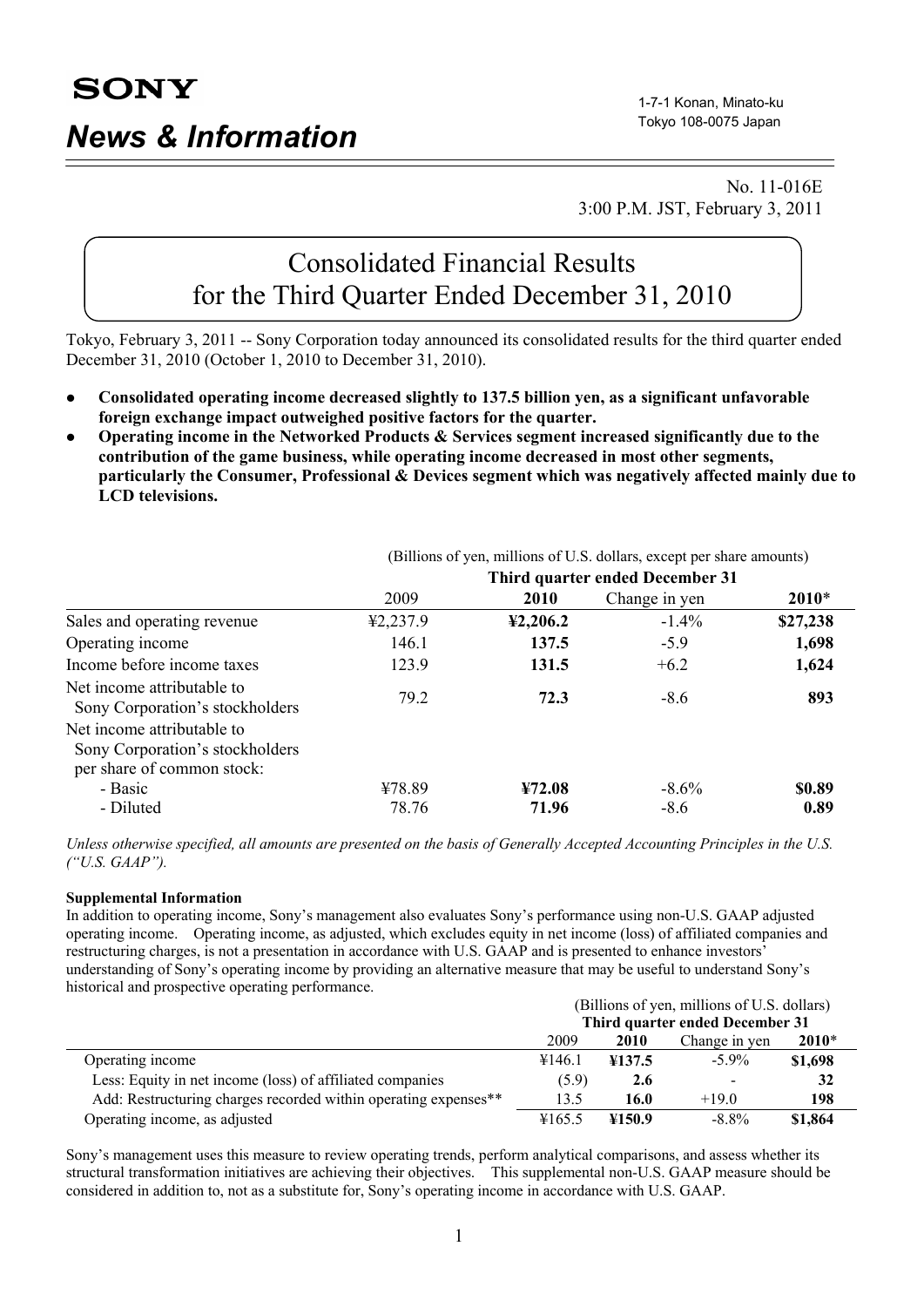*\* U.S. dollar amounts have been translated from yen, for convenience only, at the rate of 81 yen=1 U.S. dollar, the approximate Tokyo foreign exchange market rate as of December 31, 2010.* 

*\*\* Sony is undertaking structural transformation initiatives to enhance profitability through implementation of various cost reduction programs as well as the adoption of horizontal platforms. Restructuring charges are recorded, depending on the nature of the individual items, in cost of sales, selling, general and administrative expenses as well as (gain) loss on sales, disposal or impairment of assets and other, net in the consolidated statement of income.* 

Sony realigned its reportable segments from the first quarter of the fiscal year ending March 31, 2011, to reflect modifications to the organizational structure as of April 1, 2010, primarily repositioning the operations of the previously reported B2B & Disc Manufacturing segment. In connection with this realignment, the Consumer Products & Devices segment was renamed the Consumer, Professional & Devices ("CPD") segment. The CPD segment includes televisions, digital imaging, audio and video, semiconductors and components as well as professional solutions (the B2B business which was previously included in the B2B & Disc Manufacturing segment). The equity results of S-LCD Corporation ("S-LCD"), a joint venture with Samsung Electronics Co., Ltd., are also included within the CPD segment. The disc manufacturing business previously included in the B2B & Disc Manufacturing segment is now included in All Other.

The Networked Products & Services ("NPS"), Pictures, Music and Financial Services segments remain unchanged. The equity earnings from Sony Ericsson Mobile Communications AB ("Sony Ericsson") continue to be presented as a separate segment.

In connection with this realignment, both the sales and operating revenue ("sales") and operating income (loss) of each segment in the third quarter ended December 31 of the previous fiscal year have been revised to conform to the current quarter's presentation.

## **Consolidated Results for the Third Quarter Ended December 31, 2010**

**Sales** were 2,206.2 billion yen (27,238 million U.S. dollars), a decrease of 1.4% compared to the same quarter of the previous fiscal year ("year-on-year"), primarily due to unfavorable foreign exchange rates. In all segments excluding the CPD and Financial Services segments, sales declined year-on-year.

During the quarter ended December 31, 2010, average foreign exchange rates were 81.6 yen against the U.S. dollar and 110.7 yen against the euro, an 8.7% and 18.5% yen appreciation compared to the previous year's third quarter, respectively. On a local currency basis, sales increased 6% year-on-year. For references to sales on a local currency basis, see Note on page 8.

**Operating income** decreased 8.6 billion yen year-on-year to 137.5 billion yen (1,698 million U.S. dollars), primarily due to unfavorable foreign exchange rates. Operating income in the NPS segment increased significantly due to the contribution of the game business, while operating income decreased in most other segments, particularly the CPD segment which was negatively affected mainly due to LCD televisions. Excluding equity in net income (loss) of affiliated companies and restructuring charges, operating income on an as adjusted basis decreased by 14.6 billion yen to 150.9 billion yen (1,864 million U.S. dollars) year-on-year.

**Equity in net income of affiliated companies,** recorded within operating income, was 2.6 billion yen (32 million U.S. dollars) compared to a loss of 5.9 billion yen in the same quarter of the previous fiscal year. During the current quarter, Sony recorded equity in net income for Sony Ericsson of 0.4 billion yen (5 million U.S. dollars) compared to equity in net loss of 10.2 billion yen in the same quarter of the previous fiscal year. Equity in net income for S-LCD was 2.1 billion yen (27 million U.S. dollars), a decrease of 0.8 billion yen year-on-year.

The net effect of **other income and expenses** was an expense of 6.0 billion yen (74 million U.S. dollars), an improvement of 16.3 billion yen year-on-year, primarily due to a smaller net foreign exchange loss.

**Income before income taxes** increased 7.7 billion yen year-on-year to 131.5 billion yen (1,624 million U.S. dollars). This was mainly due to the improvement in the above-mentioned net effect of other income and expenses.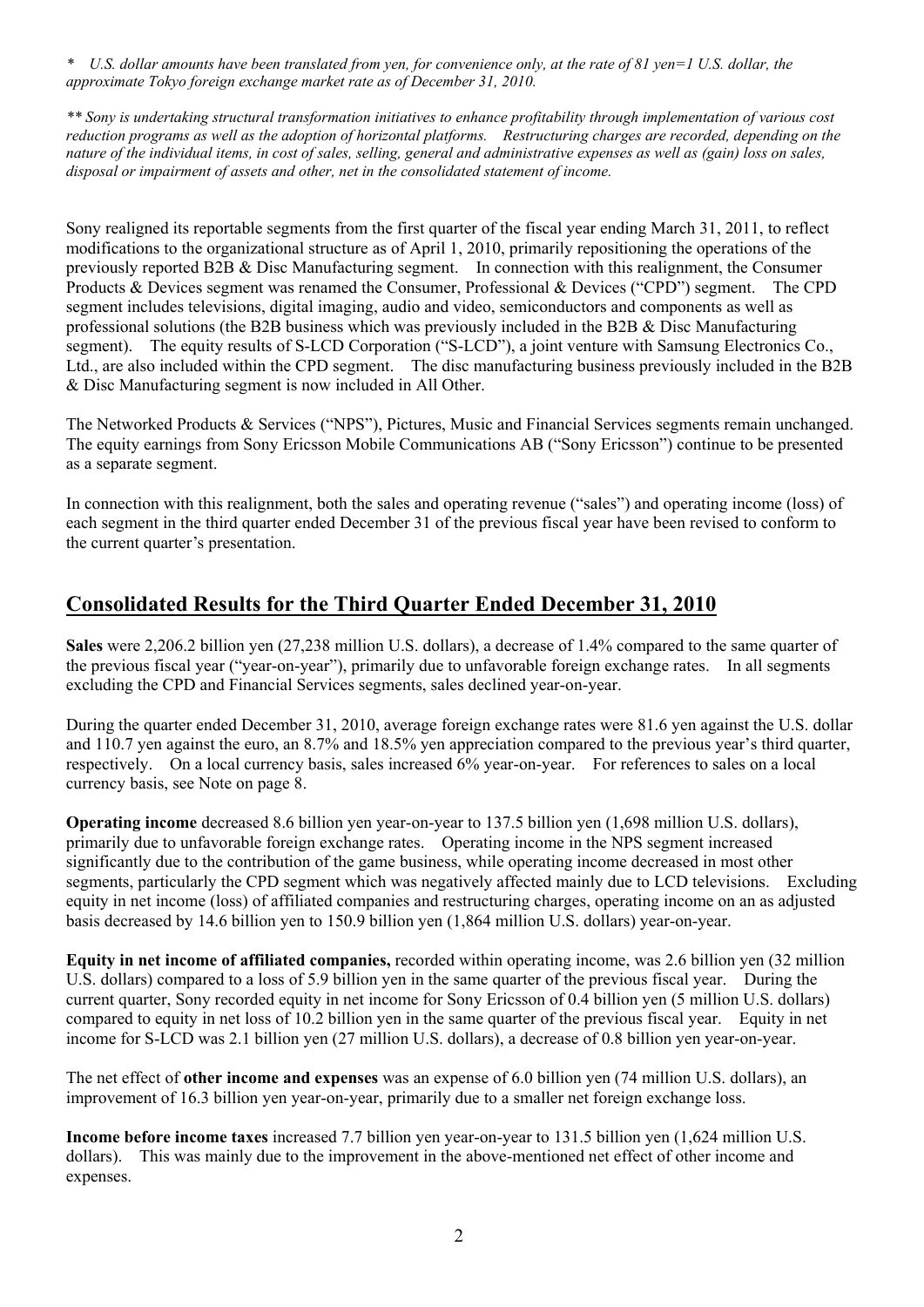**Income taxes:** During the current quarter, Sony recorded 47.6 billion yen (588 million U.S. dollars) of income taxes, resulting in an effective tax rate of 36.2%. In the same quarter of the previous fiscal year the effective tax rate was 26.8%. The effective tax rates of the current quarter and the same quarter of the previous fiscal year were lower than the Japanese statutory tax rate primarily as a result of profits at non-Japanese subsidiaries subject to lower tax rates, the impact of which was more significant in the same quarter of the previous fiscal year.

**Net income attributable to Sony Corporation's stockholders**, which excludes net income attributable to noncontrolling interests, decreased 6.8 billion yen year-on-year to 72.3 billion yen (893 million U.S. dollars).

## **Operating Performance Highlights by Business Segment**

*"Sales and operating revenue" in each business segment represents sales and operating revenue recorded before intersegment transactions are eliminated. "Operating income (loss)" in each business segment represents operating income (loss) reported before intersegment transactions are eliminated and excludes unallocated corporate expenses.* 

# *Consumer, Professional & Devices*

|                             | (Billions of yen, millions of U.S. dollars) |          |               |             |  |  |  |
|-----------------------------|---------------------------------------------|----------|---------------|-------------|--|--|--|
|                             | Third quarter ended December 31             |          |               |             |  |  |  |
|                             | 2009                                        | 2010     | Change in yen | <b>2010</b> |  |  |  |
| Sales and operating revenue | ¥1,046.8                                    | 41,090.9 | $+4.2\%$      | \$13,468    |  |  |  |
| Operating income            | 50.8                                        | 26.8     | $-47.2$       | 331         |  |  |  |

*Unless otherwise specified, all amounts are on a U.S. GAAP basis.* 

**Sales** increased 4.2% year-on-year (a 13% increase on a local currency basis) to 1,090.9 billion yen (13,468 million U.S. dollars). Sales to outside customers increased 7.7% year-on-year. This was primarily due to higher LCD television sales resulting from increased unit sales, higher semiconductor sales resulting from increased small- and medium-sized LCD panel sales, and higher interchangeable single lens camera sales resulting from increased unit sales, partially offset by lower component sales resulting from a decrease in PC component sales.

**Operating income** decreased 24.0 billion yen year-on-year to 26.8 billion yen (331 million U.S. dollars). This was driven by an increase in selling, general and administrative expenses primarily associated with higher sales, unfavorable foreign exchange rates, a deterioration of the cost of sales ratio, and an increase in restructuring charges. These factors were partially offset by an increase in gross profit due to higher sales. Restructuring charges were 11.8 billion yen (145 million U.S. dollars) in the current quarter, compared with 8.6 billion yen recorded in the same quarter of the previous fiscal year. Categories which unfavorably impacted the change in segment operating results (excluding restructuring charges) include LCD televisions, reflecting a decline in unit selling prices despite rising unit sales, and compact digital cameras due to lower unit selling prices and unfavorable foreign exchange rates. A category which favorably impacted the change in segment operating results (excluding restructuring charges) was home video, resulting from an increase in unit sales of Blu-ray Disc™ recorders.

# *Networked Products & Services*

|                             | (Billions of yen, millions of U.S. dollars)<br>Third quarter ended December 31 |        |               |         |  |  |
|-----------------------------|--------------------------------------------------------------------------------|--------|---------------|---------|--|--|
|                             |                                                                                |        |               |         |  |  |
|                             | 2009                                                                           | 2010   | Change in yen | 2010    |  |  |
| Sales and operating revenue | ¥605.5                                                                         | ¥566.6 | $-6.4\%$      | \$6,995 |  |  |
| Operating income            | 19.5                                                                           | 45.7   | $+134.9$      | 564     |  |  |

*Unless otherwise specified, all amounts are on a U.S. GAAP basis.*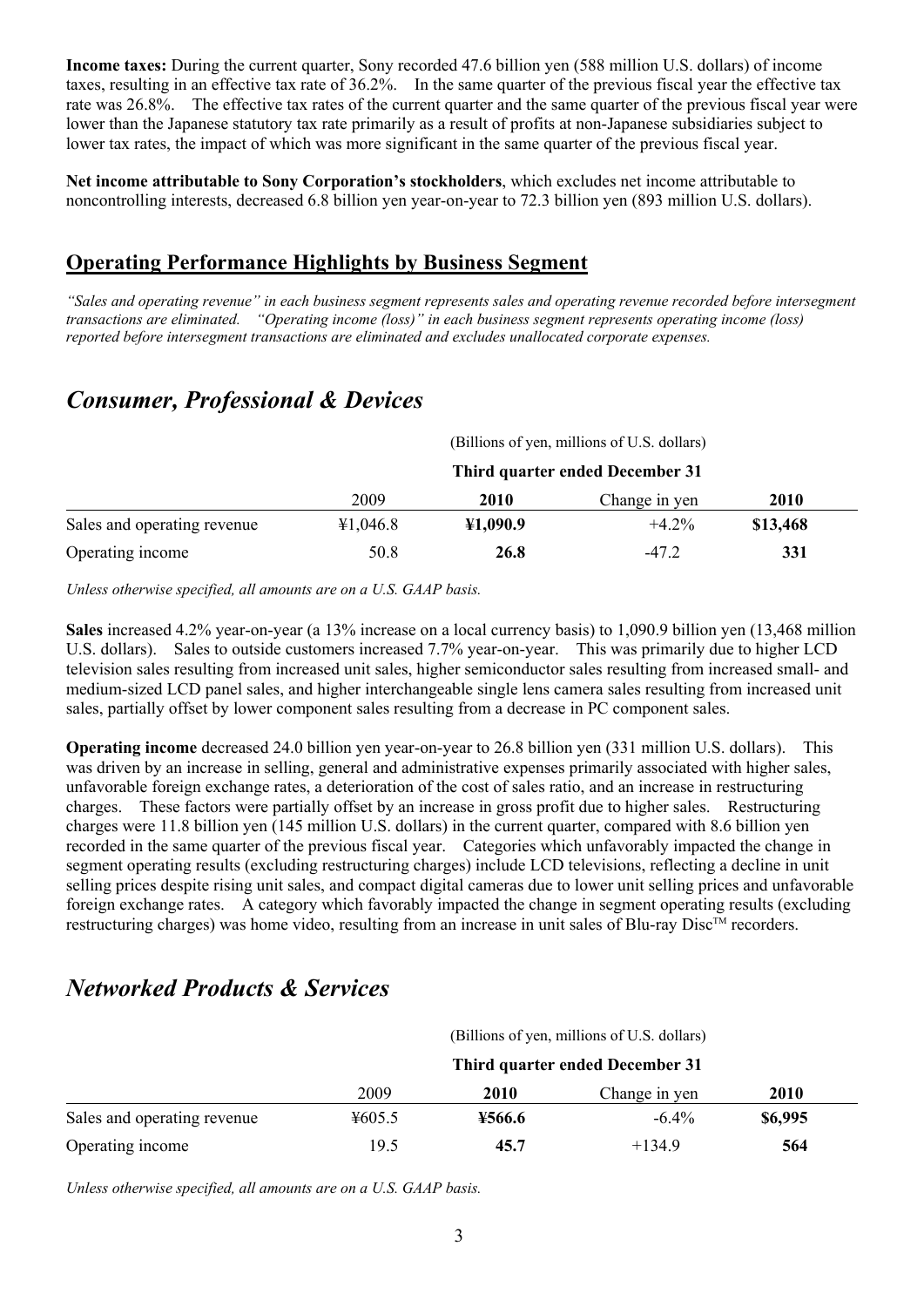**Sales** decreased 6.4% year-on-year (a 3% increase on a local currency basis) to 566.6 billion yen (6,995 million U.S. dollars). Sales to outside customers decreased 7.4% year-on-year. This was mainly due to a decrease in sales in the game business resulting primarily from unfavorable foreign exchange rates.

**Operating income** increased 26.3 billion yen year-on-year to 45.7 billion yen (564 million U.S. dollars). This was mainly due to a significant improvement in the cost of sales ratio coupled with an increase in gross profit from higher sales, partially offset by unfavorable foreign exchange rates. The game business benefited from significant cost reductions of PlayStation®3 ("PS3") hardware and higher unit sales of PS3 software, which favorably impacted the change in segment operating results (excluding restructuring charges).

\* \* \* \* \*

**Total Inventory** for the CPD and NPS segments as of December 31, 2010 was 637.9 billion yen (7,875 million U.S. dollars), an increase of 91.6 billion yen, or 16.8% year-on-year. Inventory decreased by 182.1 billion yen, or 22.2% compared with the level as of September 30, 2010.

## *Pictures*

(Billions of yen, millions of U.S. dollars)

|                             | Third quarter ended December 31 |        |               |         |  |
|-----------------------------|---------------------------------|--------|---------------|---------|--|
|                             | 2009                            | 2010   | Change in yen | 2010    |  |
| Sales and operating revenue | 4203.2                          | ¥149.0 | $-26.7\%$     | \$1,840 |  |
| Operating income            | 14.1                            | 4.7    | $-66.7$       | 58      |  |

*Unless otherwise specified, all amounts are reported on a U.S. GAAP basis. The results presented above are a yen-translation of the results of Sony Pictures Entertainment ("SPE"), a U.S.-based operation which aggregates the results of its worldwide subsidiaries on a U.S. dollar basis. Sony's management analyzes the results of SPE in U.S. dollars, so discussion of certain portions of its results is specified as being on "a U.S. dollar basis."* 

**Sales** decreased 26.7% year-on-year (a 20% decrease on a U.S. dollar basis) to 149.0 billion yen (1,840 million U.S. dollars). While the current quarter benefited from the strong performance of *The Social Network*, theatrical revenues declined significantly as the previous fiscal year's third quarter included the strong theatrical releases of *2012* and *Michael Jackson's This Is It*. Television revenues increased in the current quarter due to higher advertising and subscription revenues from several of SPE's international channels.

**Operating income** decreased 9.4 billion yen year-on-year to 4.7 billion yen (58 million U.S. dollars). The lower operating income was due to a loss recorded on the lower-than-estimated theatrical performance of the third quarter release *How Do You Know*, lower home entertainment revenues from catalog product, and higher marketing expenses recorded for upcoming theatrical releases.

# *Music*

(Billions of yen, millions of U.S. dollars)

|                             | Third quarter ended December 31 |        |               |         |  |
|-----------------------------|---------------------------------|--------|---------------|---------|--|
|                             | 2009                            | 2010   | Change in yen | 2010    |  |
| Sales and operating revenue | ¥163.5                          | ¥139.8 | $-14.5\%$     | \$1,726 |  |
| Operating income            | 23.1                            | 19.5   | $-15.7$       | 241     |  |

*Unless otherwise specified, all amounts are reported on a U.S. GAAP basis. The results presented above include the yen-translated results of Sony Music Entertainment, a U.S.-based operation which aggregates the results of its worldwide*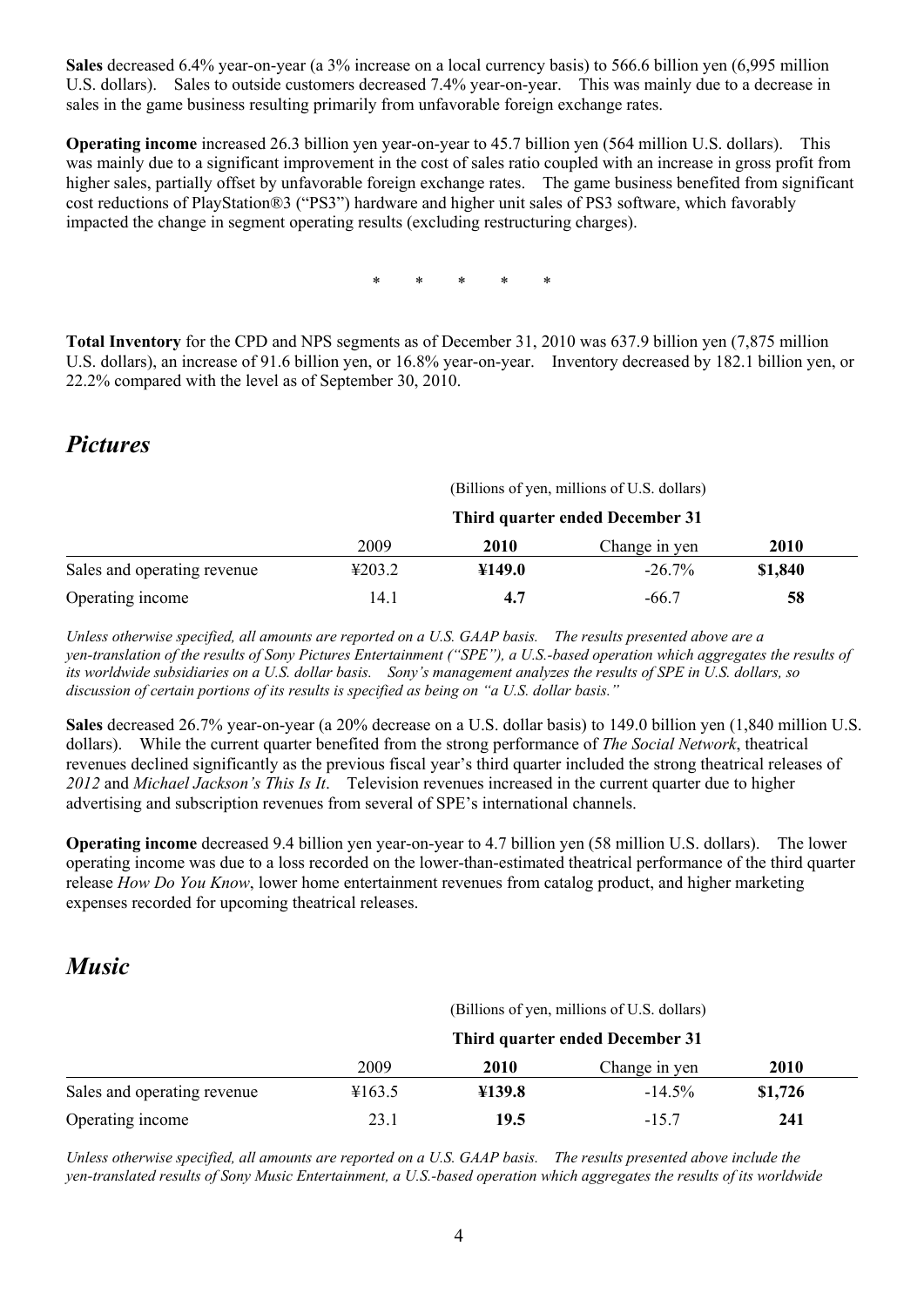*subsidiaries on a U.S. dollar basis, the results of Sony Music Entertainment (Japan) Inc., a Japan-based music company which aggregates its results in yen, and the yen-translated results of Sony/ATV Music Publishing LLC, a consolidated 50% owned U.S.-based joint venture in the music publishing business which aggregates the results of its worldwide subsidiaries on a U.S. dollar basis.* 

**Sales** decreased 14.5% year-on-year (a 10% decrease on a local currency basis) to 139.8 billion yen (1,726 million U.S. dollars). This decrease is primarily due to the continued contraction of the physical music market, partially offset by higher digital sales, and the negative impact of the appreciation of the yen against the U.S. dollar. Best-selling titles during the current quarter included ikimono-gakari's *IKIMONO BAKARI: MEMBERS' BEST SELECTION*, Susan Boyle's *The Gift*, Michael Jackson's *Michael*, Kings of Leon's *Come Around Sundown*, Bruce Springsteen's *The Promise,* and two albums from the cast of the hit U.S. television show *Glee*.

**Operating income** decreased 3.6 billion yen year-on-year to 19.5 billion yen (241 million U.S. dollars). The decrease reflects the impact of lower sales noted above, partially offset by a year-on-year decrease in marketing costs.

# *Financial Services*

|                            | (Billions of yen, millions of U.S. dollars) |        |               |             |  |  |  |
|----------------------------|---------------------------------------------|--------|---------------|-------------|--|--|--|
|                            | Third quarter ended December 31             |        |               |             |  |  |  |
|                            | 2009                                        | 2010   | Change in yen | <b>2010</b> |  |  |  |
| Financial services revenue | 4205.6                                      | ¥209.1 | $+1.7\%$      | \$2,582     |  |  |  |
| Operating income           | 35.0                                        | 32.7   | $-6.6$        | 404         |  |  |  |

*In Sony's Financial Services segment, the results include Sony Financial Holdings, Inc. ("SFH") and SFH's consolidated subsidiaries such as Sony Life Insurance Co., Ltd. ("Sony Life"), Sony Assurance Inc. and Sony Bank Inc. ("Sony Bank"), as well as the results for Sony Finance International Inc. ("SFI"). Unless otherwise specified, all amounts are reported on a U.S. GAAP basis. Therefore, the results of Sony Life discussed below differ from the results that SFH and Sony Life disclose separately on a Japanese statutory basis.* 

**Financial services revenue** increased 1.7% year-on-year to 209.1 billion yen (2,582 million U.S. dollars). This was mainly due to an increase in revenue at Sony Bank mainly as a result of an improvement in foreign exchange net gains on foreign-currency denominated customer deposits. This was partially offset by a decrease in revenue at SFI, mainly as a result of the deconsolidation of its lease and rental business. Revenue at Sony Life was 181.7 billion yen (2,243 million U.S. dollars), a 1.0% increase year-on-year. This was primarily due to an increase in revenue from insurance premiums, reflecting higher policy amount in force, partially offset by a decline in net gains on sales of securities in the general account.

**Operating income** decreased 2.3 billion yen year-on-year to 32.7 billion yen (404 million U.S. dollars). This was mainly due to a decrease in operating income at Sony Life to 29.8 billion yen (368 million U.S. dollars), a 6.6 billion yen decline year-on-year. Operating income at Sony Life declined mainly due to the above-mentioned decrease in net gains on sales of securities in the general account, partially offset by the greater revenues from insurance premiums.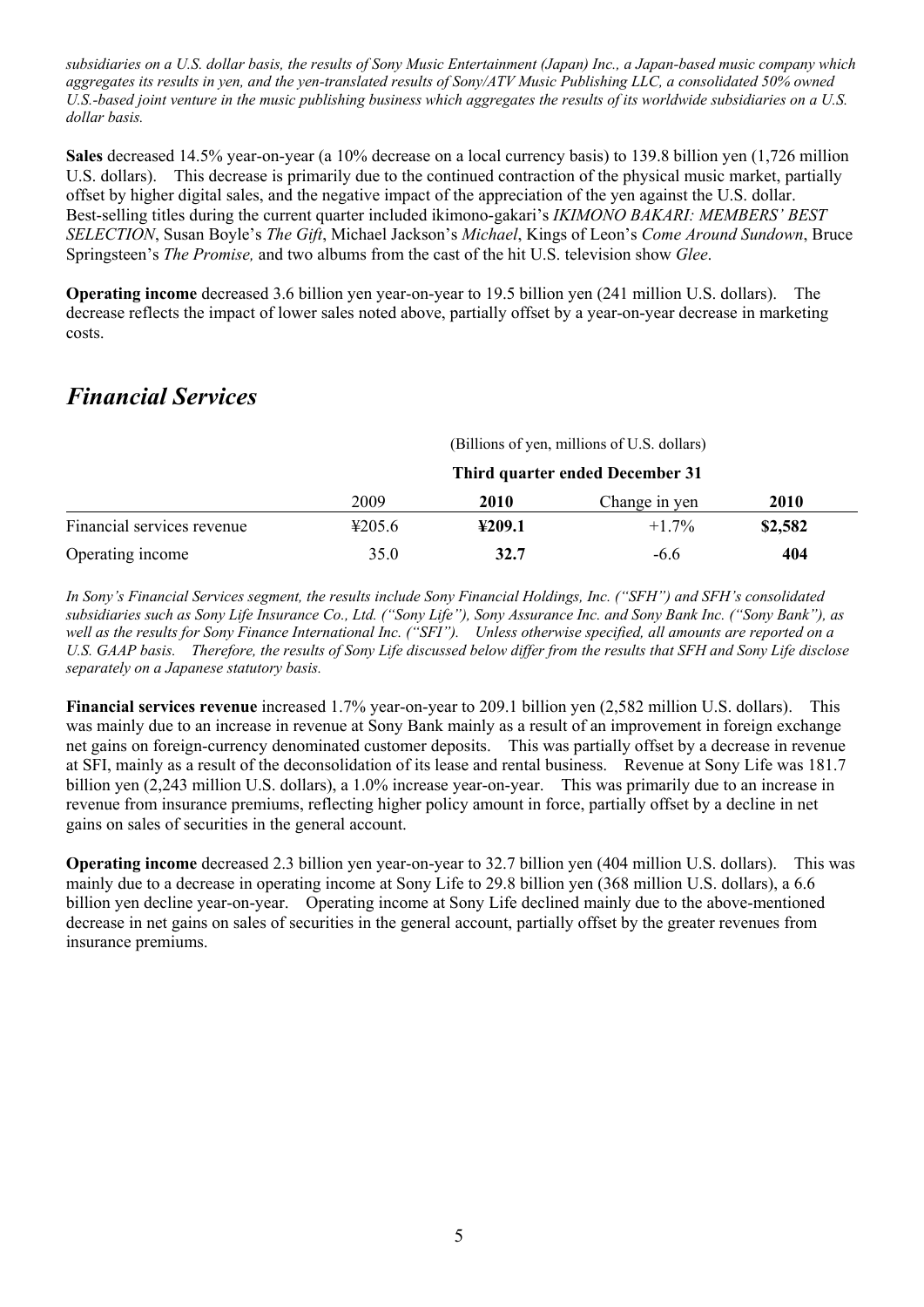# *Sony Ericsson*

*The following operating results for Sony Ericsson, which is accounted for by the equity method as Sony Corporation's ownership percentage is 50%, are not consolidated in Sony's consolidated financial statements. However, Sony believes that this disclosure provides additional useful analytical information to investors regarding Sony's operating performance.* 

|                             |                                  | (Millions of euros) |                 |  |  |
|-----------------------------|----------------------------------|---------------------|-----------------|--|--|
|                             | <b>Quarter ended December 31</b> |                     |                 |  |  |
|                             | 2009                             | <b>2010</b>         | Change in euros |  |  |
| Sales and operating revenue | €1,750                           | €1,528              | $-12.7\%$       |  |  |
| Income (loss) before taxes  | (180)                            | 29                  | ۰               |  |  |
| Net income (loss)           | (159)                            |                     | ۰               |  |  |

## *Unless otherwise specified, all amounts are on a U.S. GAAP basis.*

Sales for the quarter ended December 31, 2010 decreased 12.7% year-on-year to 1,528 million euros. This decrease was due to a decline in unit shipments as a result of the greater focus on high-end smartphones and reduction in size of the product portfolio. Income before taxes of 29 million euros was recorded for the current quarter, compared to a loss before taxes of 180 million euros in the same quarter of the previous fiscal year. This improvement was due to a decrease in restructuring charges, a rise in average selling price, and an improved cost structure. In addition, there was some benefit from items relating to warranty estimates and royalty matters.

Sony recorded equity in net income of Sony Ericsson of 0.4 billion yen (5 million U.S. dollars) for the current quarter, compared to a loss of 10.2 billion yen in the same quarter of the previous fiscal year.

## **Cash Flows** (for the nine months ended December 31, 2010)

*For Consolidated Statements of Cash Flows and charts showing Sony's cash flow information for all segments, all segments excluding the Financial Services segment and the Financial Services segment alone, please refer to pages F-4 and F-13, respectively.* 

**Operating Activities:** During the nine months ended December 31, 2010, there was a net cash inflow of 403.9 billion yen (4,987 million U.S. dollars), a decrease of 138.4 billion yen, or 25.5% year-on-year.

For all segments excluding the Financial Services segment, there was a net cash inflow of 130.7 billion yen (1,614 million U.S. dollars), a decrease of 154.8 billion yen, or 54.2% year-on-year. The net cash inflow during the current nine months was mainly due to a cash contribution from net income after taking into account depreciation and amortization and increases in notes and accounts payable, trade, accrued expenses and accrued income and other taxes. This inflow was partially offset by an increase in notes and accounts receivable, trade and an increase in inventories. Compared with the same period of the previous fiscal year, the net cash inflow decreased mainly due to an increase in inventories during the current period compared to a decrease in the previous year, partially offset by a smaller increase in notes and accounts receivable, trade and an increase in cash contribution from net income after taking into account depreciation and amortization.

The Financial Services segment had a net cash inflow of 282.2 billion yen (3,485 million U.S. dollars), an increase of 19.6 billion yen, or 7.5% year-on-year. For the current nine months, net cash inflow was generated primarily due to an increase in revenue from insurance premiums as a result of an increase in policy amount in force at Sony Life. Compared with the same period of the previous fiscal year, net cash inflow increased primarily due to an increase in cash contribution from net income after excluding the impact of gain or loss on revaluation of marketable securities held for trading purposes.

**Investing Activities:** During the current nine months, Sony used 582.4 billion yen (7,190 million U.S. dollars) of net cash in investing activities, an increase of 43.7 billion yen, or 8.1% year-on-year.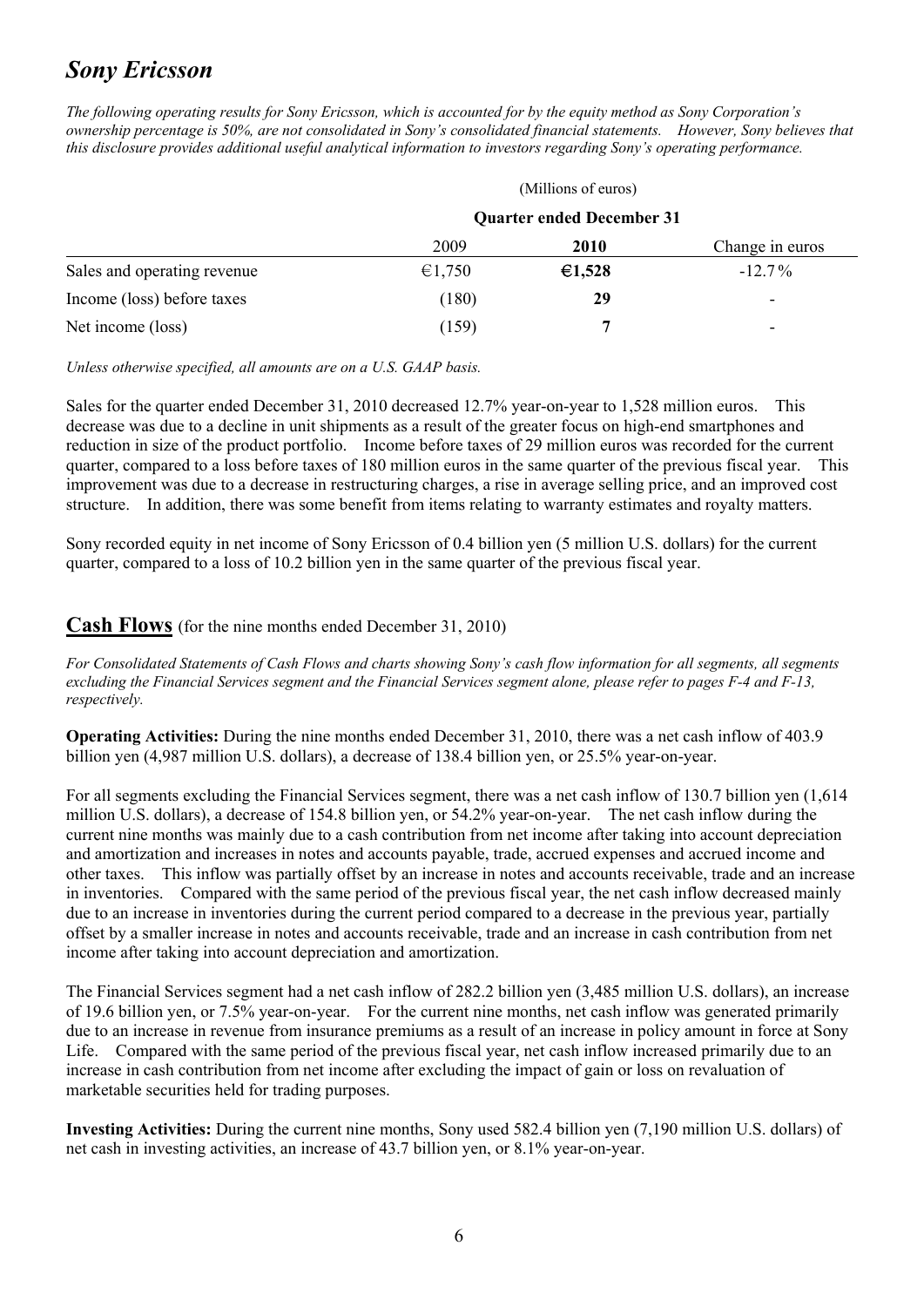For all segments excluding the Financial Services segment, there was a use of 100.1 billion yen (1,236 million U.S. dollars), a decrease of 149.1 billion yen, or 59.8% year-on-year. During the current nine months, net cash was used mainly for purchases of manufacturing equipment. Compared with the same period of the previous fiscal year, the net cash used decreased primarily due to lower purchases of manufacturing equipment and proceeds from the sale of a portion of Sony's equity interest in the Nitra factory in Slovakia completed in the second quarter ended September 30, 2010.

During the current nine months, the Financial Services segment used 468.3 billion yen (5,781 million U.S. dollars) of net cash, an increase of 195.8 billion yen, or 71.8% year-on-year. Payments for investments and advances, carried out primarily at Sony Life and Sony Bank, where operations are expanding, exceeded proceeds from the maturities of marketable securities, sales of securities investments and collections of advances. The net cash outflow during the current nine months was partially offset by proceeds from the deconsolidation of a lease and rental business at SFI. The net cash used within the Financial Services segment increased year-on-year primarily due to a decrease in maturities of marketable securities, sales of securities investments and collections of advances and an increase in investments and advances.

In all segments excluding the Financial Services segment, net cash generated by operating and investing activities combined\* for the current nine months was 30.6 billion yen (378 million U.S. dollars), a decrease of 5.6 billion yen, or 15.6% year-on-year.

**Financing Activities:** During the current nine months, there was a net cash outflow of 10.3 billion yen (127 million U.S. dollars) from financing activities, compared to a net cash inflow of 350.3 billion yen in the same period of the previous fiscal year. For all segments excluding the Financial Services segment, there was 158.5 billion yen (1,957 million U.S. dollars) of net cash outflow, compared to a net cash inflow of 151.6 billion yen in the same period of the previous fiscal year. This was primarily due to significantly higher levels of issuances of long-term corporate bonds and borrowings from banks in the same period of the previous fiscal year. There were no comparable issuances or borrowings during the current nine months; in addition, there was a 104.9 billion yen redemption of domestic straight bonds and a 52.0 billion yen reimbursement of syndicated loans in the current nine month period. In the Financial Services segment, financing activities generated 125.2 billion yen (1,545 million U.S. dollars) of net cash, a decrease of 50.7 billion yen, or 28.8% year-on-year, primarily due to a smaller increase in deposits from customers at Sony Bank and a greater decrease in short-term borrowings.

**Total Cash and Cash Equivalents:** Accounting for the above factors and the effect of fluctuations in exchange rates, the total outstanding balance of cash and cash equivalents at December 31, 2010 was 919.8 billion yen (11,355 million U.S. dollars). Cash and cash equivalents of all segments excluding the Financial Services segment was 773.9 billion yen (9,554 million U.S. dollars) at December 31, 2010, a decrease of 211.0 billion yen, or 21.4%, compared with the balance as of March 31, 2010. This was an increase of 30.9 billion yen, or 4.2%, compared with the balance as of December 31, 2009. Sony believes it continues to maintain sufficient liquidity through access to a total, translated into yen, of 749.6 billion yen (9,254 million U.S. dollars) of unused committed lines of credit with financial institutions in addition to the cash and cash equivalents balance at December 31, 2010. Within the Financial Services segment, the outstanding balance of cash and cash equivalents was 145.9 billion yen (1,801 million U.S. dollars) at December 31, 2010, a decrease of 60.8 billion yen, or 29.4%, compared with the balance as of March 31, 2010. This was a decrease of 115.9 billion yen, or 44.3%, compared with the balance as of December 31, 2009.

*\* Sony has included the information for cash flow from operating and investing activities combined excluding the Financial Services segment's activities, as management frequently monitors this financial measure, and believes this non-U.S. GAAP measurement is important for use in evaluating Sony's ability to generate cash to maintain liquidity and fund debt principal and dividend payments from business activities other than its Financial Services segment. This information is derived from the reconciliations prepared in the Condensed Statements of Cash Flows on page F-13. This information and the separate condensed presentations shown below are not required or prepared in accordance with U.S. GAAP. The Financial Services segment's cash flow is excluded from the measure because SFH, which constitutes a majority of the Financial Services segment, is a separate publicly traded entity in Japan with a significant noncontrolling interest and it, as well as its subsidiaries, secure liquidity on their own. This measure may not be comparable to those of other companies. This measure has limitations, because it does not represent residual cash flows available for discretionary expenditures principally due to the fact that the measure does not deduct the principal payments required for debt service. Therefore, Sony believes it is important to view this measure as supplemental to its entire statement of cash flows and together with Sony's disclosures regarding investments, available credit facilities and overall liquidity.*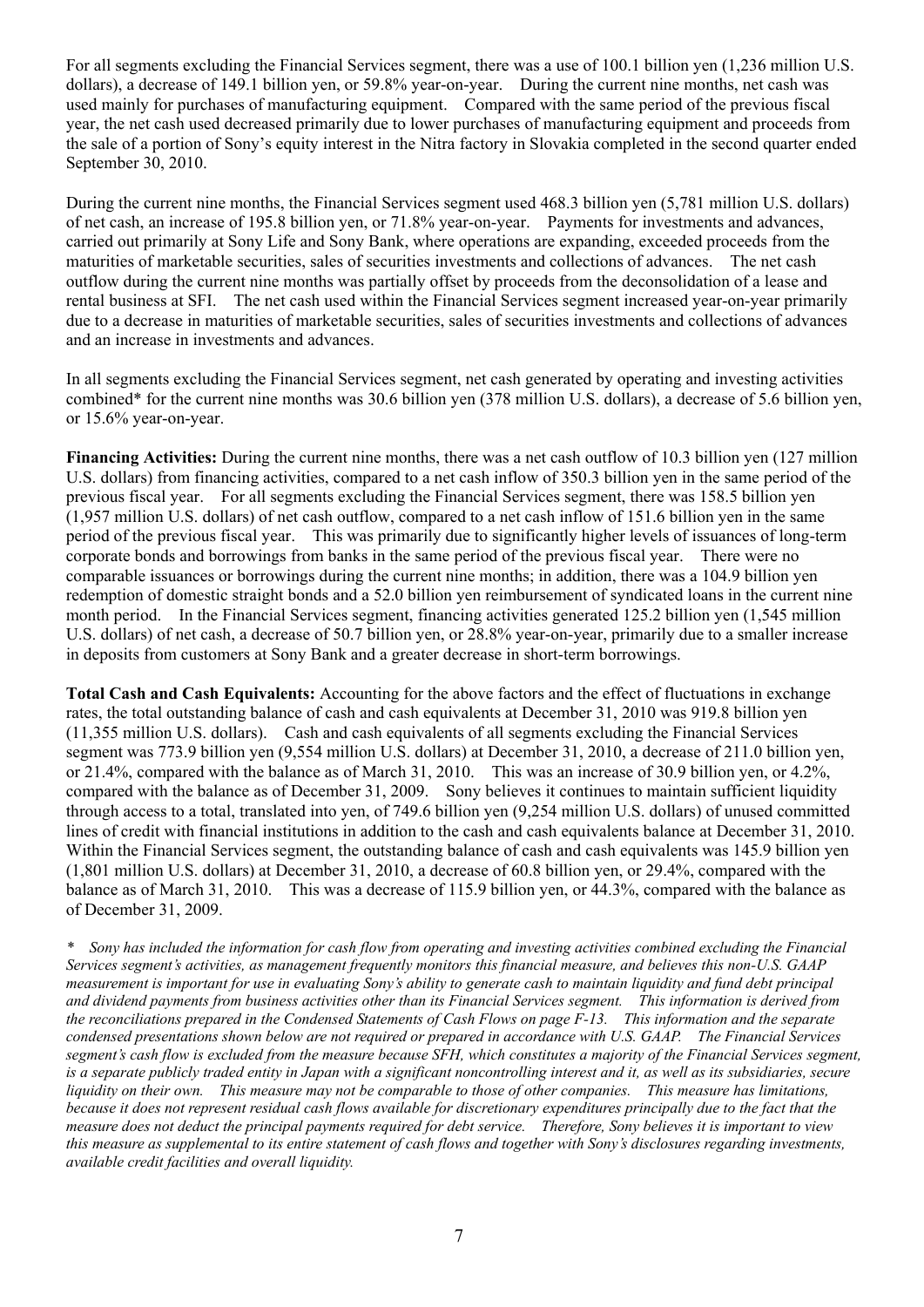*A reconciliation of the differences between the Consolidated Statement of Cash Flows reported and cash flows from operating and investing activities combined excluding the Financial Services segment's activities is as follows:* 

|                                                                                                                            | (Billions of yen, millions of U.S. dollars)<br>Nine months ended December 31 |         |             |         |   |         |  |
|----------------------------------------------------------------------------------------------------------------------------|------------------------------------------------------------------------------|---------|-------------|---------|---|---------|--|
|                                                                                                                            | 2009                                                                         |         | <b>2010</b> |         |   | 2010    |  |
| Net cash provided by operating activities reported in the consolidated<br>statements of cash flows                         | ¥                                                                            | 542.3   | ¥           | 403.9   | S | 4,987   |  |
| Net cash used in investing activities reported in the consolidated<br>statements of cash flows                             |                                                                              | (538.7) |             | (582.4) |   | (7,190) |  |
|                                                                                                                            |                                                                              | 3.6     |             | (178.5) |   | (2,203) |  |
| Less: Net cash provided by operating activities within the Financial<br>Services segment                                   |                                                                              | 262.6   |             | 282.2   |   | 3,485   |  |
| Less: Net cash used in investing activities within the Financial<br>Services segment                                       |                                                                              | (272.5) |             | (468.3) |   | (5,781) |  |
| Eliminations **                                                                                                            |                                                                              | (22.7)  |             | (23.0)  |   | (285)   |  |
| Cash flow provided by operating and investing activities combined<br>excluding the Financial Services segment's activities | ¥                                                                            | 36.2    | ¥           | 30.6    | S | 378     |  |

*\*\* Eliminations primarily consist of intersegment loans and dividend payments. Intersegment loans are between Sony Corporation and SFI, an entity included within the Financial Services segment.* 

## **Note**

Sales on a local currency basis described herein reflect sales obtained by applying the yen's monthly average exchange rate in the same quarter of the previous fiscal year to local currency-denominated monthly sales in the current quarter. Sales on a local currency basis are not reflected in Sony's consolidated financial statements and are not measured in accordance with U.S. GAAP. Sony does not believe that these measures are a substitute for U.S. GAAP measures. However, Sony believes that disclosing sales information on a local currency basis provides additional useful analytical information to investors regarding Sony's operating performance.

## **Outlook for the Fiscal Year ending March 31, 2011**

The forecast for consolidated results for the fiscal year ending March 31, 2011, as announced on October 29, 2010, has been revised as per the table below. While the forecast for sales has been revised downward, the forecast for operating income, income before income taxes and net income attributable to Sony Corporation's stockholders remains unchanged.

|                                | (Billions of yen) |          |          |                       |                       |  |
|--------------------------------|-------------------|----------|----------|-----------------------|-----------------------|--|
|                                |                   |          |          |                       |                       |  |
|                                | <b>Revised</b>    | October  | October  | March 31, 2010        | March 31, 2010        |  |
|                                | Forecast          | Forecast | Forecast | <b>Actual Results</b> | <b>Actual Results</b> |  |
| Sales and operating revenue    | 47,200            | $-3\%$   | 47,400   | $-0\%$                | 47,214.0              |  |
| Operating income               | <b>200</b>        | $\theta$ | 200      | $+529$                | 31.8                  |  |
| Income before income taxes     | <b>200</b>        | $\theta$ | 200      | $+643$                | 26.9                  |  |
| Net income (loss) attributable |                   |          |          |                       |                       |  |
| to Sony Corporation's          | 70                | 0        | 70       | -                     | (40.8)                |  |
| stockholders                   |                   |          |          |                       |                       |  |

Assumed foreign exchange rates for the fourth quarter ending March 31, 2011: approximately 82 yen to the U.S. dollar and approximately 110 yen to the euro. (Assumed foreign exchange rates for the second half of the current fiscal year at the time of the October forecast: approximately 83 yen to the U.S. dollar and approximately 110 yen to the euro.)

#### **Supplemental Information**

In addition to operating income, Sony's management also evaluates Sony's performance using non-U.S. GAAP adjusted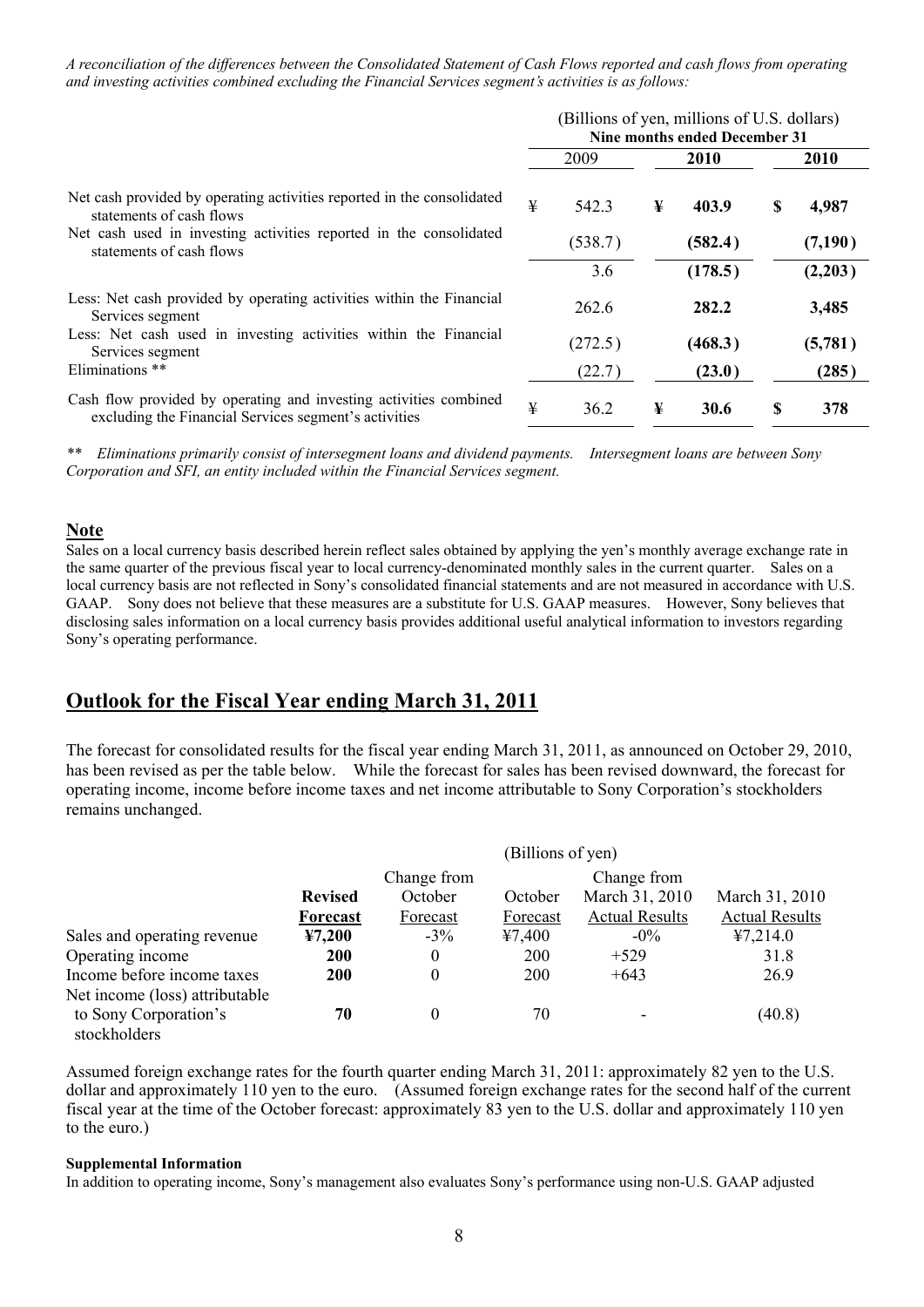operating income. Operating income, as adjusted, which excludes equity in net income (loss) of affiliated companies, restructuring charges and LCD television asset impairment, is not a presentation in accordance with U.S. GAAP and is presented to enhance investors' understanding of Sony's operating income by providing an alternative measure that may be useful to understand Sony's historical and prospective operating performance.

|                                                                     | (Billions of yen)          |                                    |                     |                                                        |                                         |  |  |
|---------------------------------------------------------------------|----------------------------|------------------------------------|---------------------|--------------------------------------------------------|-----------------------------------------|--|--|
|                                                                     | <b>Revised</b><br>Forecast | Change from<br>October<br>Forecast | October<br>Forecast | Change from<br>March 31, 2010<br><b>Actual Results</b> | March 31, 2010<br><b>Actual Results</b> |  |  |
| Operating income                                                    | ¥200                       | $0\%$                              | 4200                | $+529%$                                                | 431.8                                   |  |  |
| Less: Equity in net income<br>(loss) of affiliated companies        | 10                         | $-33$                              | 15                  | $\overline{\phantom{a}}$                               | (30.2)                                  |  |  |
| Add: Restructuring charges<br>recorded within operating<br>expenses | 70                         | -7                                 | 75                  | -44                                                    | 124.3                                   |  |  |
| Add: LCD television asset<br>impairment *                           |                            |                                    |                     | $\overline{a}$                                         | 27.1                                    |  |  |
| Operating income, as adjusted                                       | ¥260                       | $0\%$                              | 4260                | $+22\%$                                                | 4213.4                                  |  |  |

Sony's management uses this measure to review operating trends, perform analytical comparisons, and assess whether its structural transformation initiatives are achieving their objectives. This supplemental non-U.S. GAAP measure should be considered in addition to, not as a substitute for, Sony's operating income in accordance with U.S. GAAP.

*\* The 27.1 billion yen loss on impairment, a non-cash charge recorded within operating income in the previous fiscal year, primarily reflected a decrease in the estimated fair value of property, plant and equipment, and certain intangible assets. Sony has excluded the loss on impairment from restructuring charges as it is not directly related to Sony's ongoing restructuring initiatives. Sony defines restructuring initiatives as activities initiated by Sony, such as exiting a business or product category or implementing a headcount reduction program, which are designed to generate a positive impact on future profitability.*

The revision in the forecast for sales is primarily due to the following factor:

x Consolidated sales for the fiscal year are expected to be 200 billion yen below the October forecast because Sony is expecting lower sales in the CPD segment than the previous forecast in October.

Consolidated operating income for the fiscal year remains unchanged. The fiscal year operating income forecast for each major segment is as follows:

- $\cdot$  In the NPS segment, operating results for the fiscal year are expected to exceed the October forecast.
- $\cdot$  In the Pictures, Music and Financial Services segments, the fiscal year operating income for each segment is expected to slightly exceed the October forecast.
- $\cdot$  In the CPD segment, fiscal year operating income is expected to be below the October forecast.

Sony's forecast for capital expenditures, depreciation and amortization, as well as for research and development expenses, as per the table below, is unchanged from the forecast announced on October 29, 2010.

|                                                     | (Billions of yen) |                       |                       |  |  |
|-----------------------------------------------------|-------------------|-----------------------|-----------------------|--|--|
|                                                     | Change from       |                       |                       |  |  |
|                                                     | <b>Current</b>    | March 31, 2010        | March 31, 2010        |  |  |
|                                                     | Forecast          | <b>Actual Results</b> | <b>Actual Results</b> |  |  |
| Capital expenditures*                               | 4230              | $+19\%$               | ¥192.7                |  |  |
| (additions to Property, Plant and Equipment)        |                   |                       |                       |  |  |
| Depreciation and amortization**                     | 340               | -8                    | 371.0                 |  |  |
| [for Property, Plant and Equipment (included above) | 230               | $-12$                 | 260.2]                |  |  |
| Research and development expenses                   | 450               | $+4$                  | 432.0                 |  |  |

*Investments in equity affiliates are not included within capital expenditures.*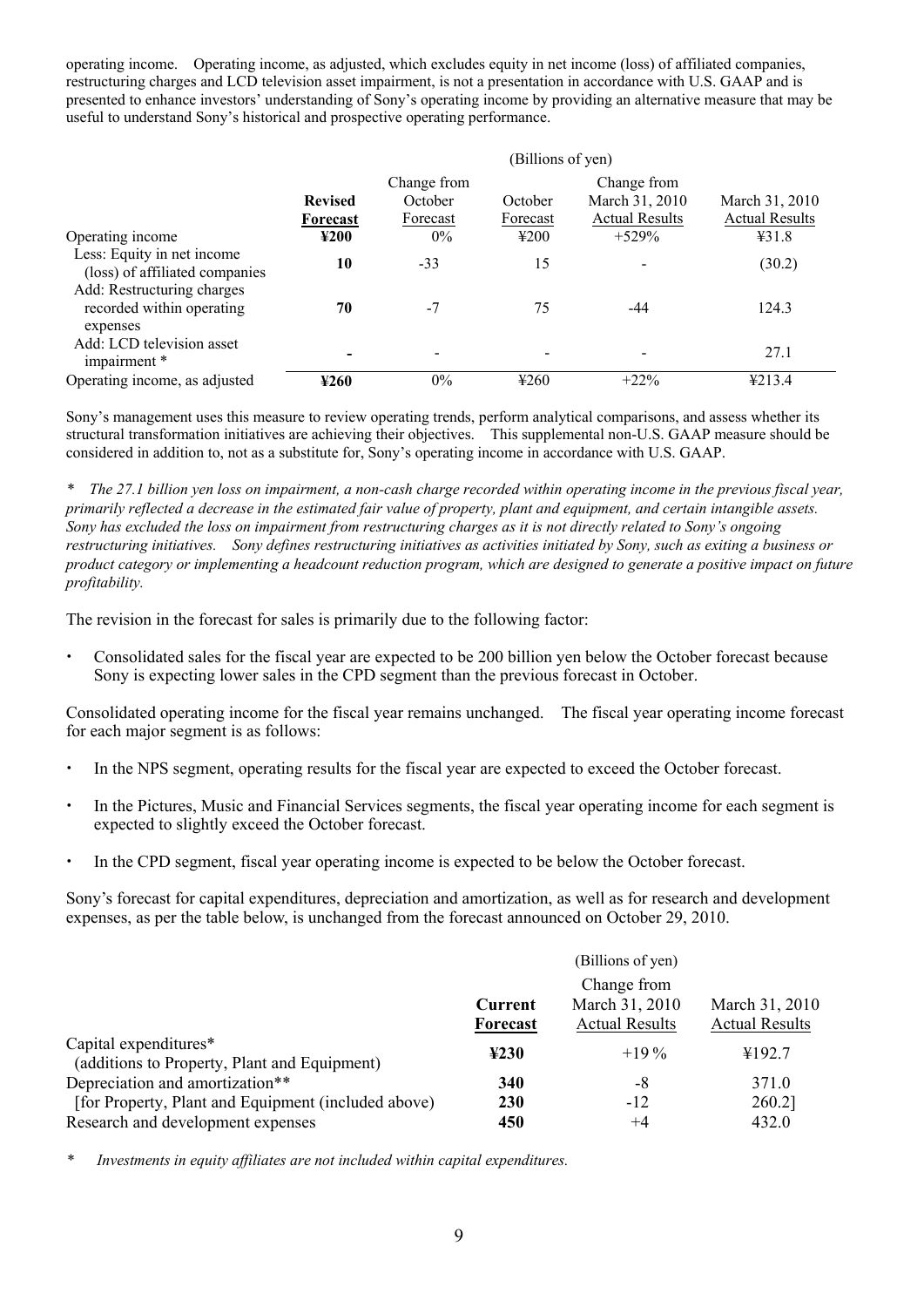*\*\* Depreciation and amortization includes amortization of intangible assets and amortization of deferred insurance acquisition costs.* 

This forecast is based on management's current expectations and is subject to uncertainties and changes in circumstances. Actual results may differ materially from those included in this forecast due to a variety of factors. See "Cautionary Statement" below.

As is Sony's policy, the effects of gains and losses on investments held by Sony Life attributable to market fluctuations since January 1, 2011 have not been incorporated within the above forecast, as Sony cannot predict the movement of the financial markets through the end of the fiscal year ending March 31, 2011. Accordingly, these market fluctuations could further impact the current forecast.

## **Cautionary Statement**

 Statements made in this release with respect to Sony's current plans, estimates, strategies and beliefs and other statements that are not historical facts are forward-looking statements about the future performance of Sony. Forward-looking statements include, but are not limited to, those statements using words such as "believe," "expect," "plans," "strategy," "prospects," "forecast," "estimate," "project," "anticipate," "aim," "intend," "seek," "may," "might," "could" or "should," and words of similar meaning in connection with a discussion of future operations, financial performance, events or conditions. From time to time, oral or written forward-looking statements may also be included in other materials released to the public. These statements are based on management's assumptions and beliefs in light of the information currently available to it. Sony cautions you that a number of important risks and uncertainties could cause actual results to differ materially from those discussed in the forward-looking statements, and therefore you should not place undue reliance on them. You also should not rely on any obligation of Sony to update or revise any forward-looking statements, whether as a result of new information, future events or otherwise. Sony disclaims any such obligation. Risks and uncertainties that might affect Sony include, but are not limited to (i) the global economic environment in which Sony operates and the economic conditions in Sony's markets, particularly levels of consumer spending; (ii) exchange rates, particularly between the yen and the U.S. dollar, the euro and other currencies in which Sony makes significant sales and incurs production costs, or in which Sony's assets and liabilities are denominated; (iii) Sony's ability to continue to design and develop and win acceptance of, as well as achieve sufficient cost reductions for, its products and services, including LCD televisions and game platforms, which are offered in highly competitive markets characterized by continual new product and service introductions, rapid development in technology and subjective and changing consumer preferences; (iv) Sony's ability and timing to recoup large-scale investments required for technology development and production capacity; (v) Sony's ability to implement successful business restructuring and transformation efforts under changing market conditions; (vi) Sony's ability to implement successful hardware, software, and content integration strategies for all segments excluding the Financial Services segment, and to develop and implement successful sales and distribution strategies in light of the Internet and other technological developments; (vii) Sony's continued ability to devote sufficient resources to research and development and, with respect to capital expenditures, to prioritize investments correctly (particularly in the Consumer, Professional & Devices segment); (viii) Sony's ability to maintain product quality;  $(ix)$  the success of Sony's acquisitions, joint ventures and other strategic investments;  $(x)$  Sony's ability to forecast demands, manage timely procurement and control inventories; (xi) the outcome of pending legal and/or regulatory proceedings; (xii) shifts in customer demand for financial services such as life insurance and Sony's ability to conduct successful asset liability management in the Financial Services segment; and (xiii) the impact of unfavorable conditions or developments (including market fluctuations or volatility) in the Japanese equity markets on the revenue and operating income of the Financial Services segment. Risks and uncertainties also include the impact of any future events with material adverse impacts.

## Investor Relations Contacts:

Tokyo New York London Yoshinori Hashitani Sam Levenson Yas Hasegawa

 $+81-(0)3-6748-2111$   $+1-212-833-6722$   $+44-(0)20-7426-8696$ 

Home Page: http://www.sony.net/IR/ Presentation Slides: http://www.sony.net/SonyInfo/IR/financial/fr/10q3\_sonypre.pdf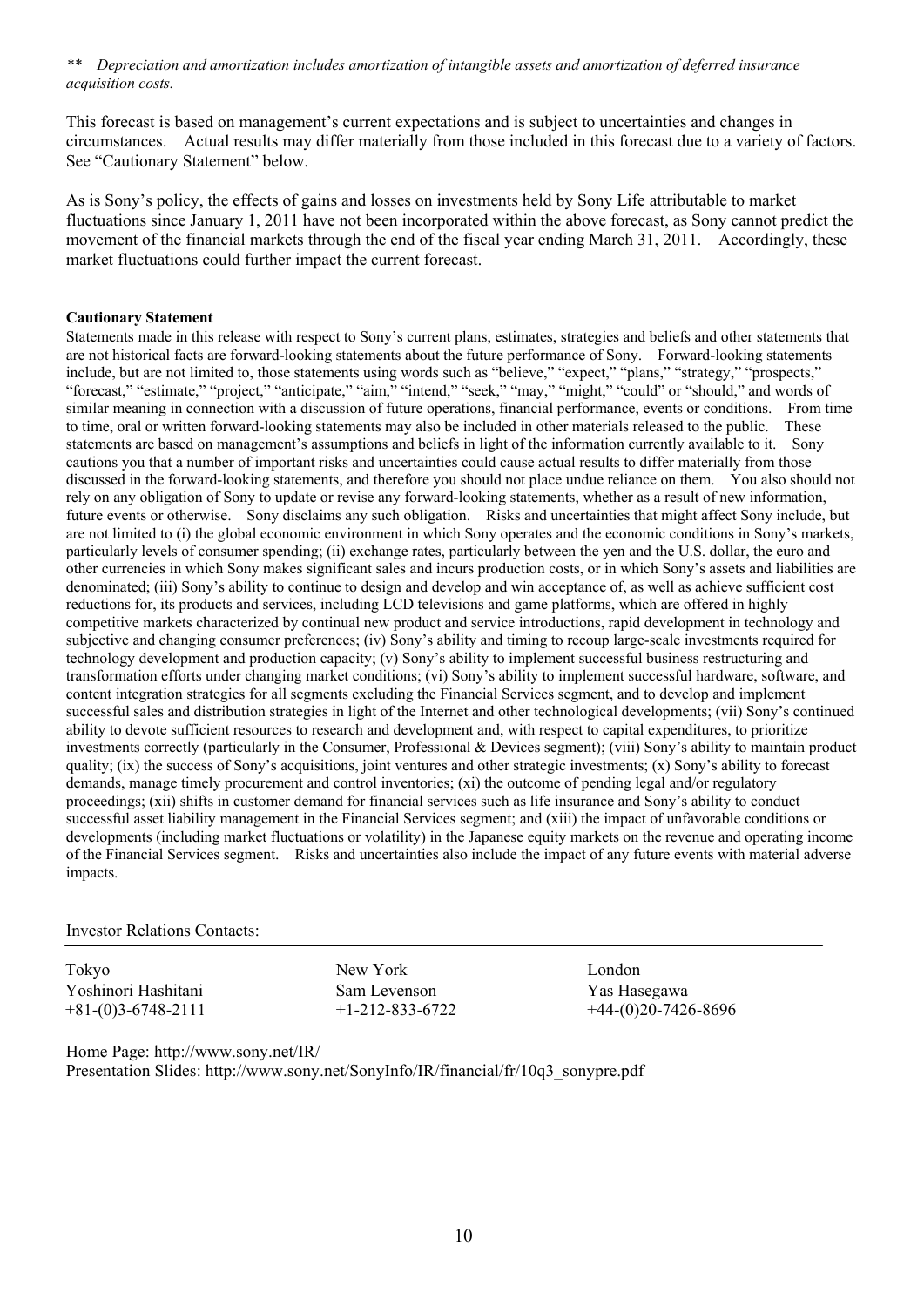## (Unaudited) **Consolidated Financial Statements Consolidated Balance Sheets**

| <b>ASSETS</b>                                                                     |   | March 31<br>2010    |                         | (Millions of yen, millions of U.S. dollars)<br>December 31<br>2010 |                         | Change from<br>March 31, 2010 | December 31<br>2010 |
|-----------------------------------------------------------------------------------|---|---------------------|-------------------------|--------------------------------------------------------------------|-------------------------|-------------------------------|---------------------|
| Current assets:                                                                   |   |                     |                         |                                                                    |                         |                               |                     |
| Cash and cash equivalents                                                         | ¥ | 1,191,608           | ¥                       | 919,765                                                            | ¥                       | $-271,843$ \$                 | 11,355              |
| Marketable securities                                                             |   | 579,493             |                         | 647,268                                                            |                         | $+67,775$                     | 7,991               |
| Notes and accounts receivable, trade                                              |   | 996,100             |                         | 1,142,307                                                          |                         | $+146,207$                    | 14,103              |
| Allowance for doubtful accounts and sales returns                                 |   | (104, 475)          |                         | (99, 404)                                                          |                         | $+5,071$                      | (1,227)             |
| Inventories                                                                       |   | 645,455             |                         | 731,860                                                            |                         | $+86,405$                     | 9,035               |
| Deferred income taxes                                                             |   | 197,598             |                         | 231,594                                                            |                         | $+33,996$                     | 2,859               |
| Prepaid expenses and other current assets                                         |   | 627,093             |                         | 662,172                                                            |                         | $+35,079$                     | 8,175               |
| Total current assets                                                              |   | 4,132,872           |                         | 4,235,562                                                          |                         | $+102,690$                    | 52,291              |
| Film costs                                                                        |   | 310,065             |                         | 276,461                                                            |                         | $-33,604$                     | 3,413               |
| Investments and advances:<br>Affiliated companies                                 |   | 229,051             |                         | 222,047                                                            |                         | $-7,004$                      | 2,741               |
| Securities investments and other                                                  |   | 5,070,342           |                         | 5,505,515                                                          |                         | $+435,173$                    | 67,970              |
|                                                                                   |   | 5,299,393           |                         | 5,727,562                                                          |                         | $+428,169$                    | 70,711              |
| Property, plant and equipment:                                                    |   |                     |                         |                                                                    |                         |                               |                     |
| Land                                                                              |   | 153,067             |                         | 145,907                                                            |                         | $-7,160$                      | 1,801               |
| <b>Buildings</b>                                                                  |   | 897.054             |                         | 824,997                                                            |                         | $-72,057$                     | 10,185              |
| Machinery and equipment                                                           |   | 2,235,032           |                         | 2,013,192                                                          |                         | $-221,840$                    | 24,854              |
| Construction in progress                                                          |   | 71,242              |                         | 74,997                                                             |                         | $+3,755$                      | 926                 |
|                                                                                   |   | 3,356,395           |                         | 3,059,093                                                          |                         | $-297,302$                    | 37,766              |
| Less-Accumulated depreciation                                                     |   | (2,348,444)         |                         | (2, 148, 831)                                                      |                         | $+199,613$                    | (26, 528)           |
|                                                                                   |   | 1,007,951           |                         | 910,262                                                            |                         | $-97,689$                     | 11,238              |
| Other assets:<br>Intangibles, net                                                 |   | 378,917             |                         | 343,930                                                            |                         | $-34,987$                     | 4,246               |
| Goodwill                                                                          |   | 438,869             |                         | 413,885                                                            |                         | $-24,984$                     | 5,110               |
| Deferred insurance acquisition costs                                              |   | 418,525             |                         | 425,162                                                            |                         | $+6,637$                      | 5,249               |
| Deferred income taxes                                                             |   | 403,537             |                         | 332,131                                                            |                         | $-71,406$                     | 4,100               |
| Other                                                                             |   | 475,985             |                         | 421,253                                                            |                         | $-54,732$                     | 5,200               |
|                                                                                   |   | 2,115,833           |                         | 1,936,361                                                          |                         | $-179,472$                    | 23,905              |
| Total assets                                                                      | ¥ | 12,866,114          | $\overline{\mathbf{X}}$ | 13,086,208                                                         | ¥                       | $+220.094$ \$                 | 161,558             |
| <b>LIABILITIES AND EQUITY</b>                                                     |   |                     |                         |                                                                    |                         |                               |                     |
| Current liabilities:                                                              |   |                     |                         |                                                                    |                         |                               |                     |
| Short-term borrowings                                                             | ¥ | 48,785              | ¥                       | 74,964                                                             | ¥                       | $+26,179$ \$                  | 925                 |
| Current portion of long-term debt                                                 |   | 235,822             |                         | 137,495                                                            |                         | -98,327                       | 1,697               |
| Notes and accounts payable, trade<br>Accounts payable, other and accrued expenses |   | 817,118             |                         | 884,564                                                            |                         | $+67,446$                     | 10,921              |
| Accrued income and other taxes                                                    |   | 1,003,197<br>69,175 |                         | 996,397                                                            |                         | $-6,800$<br>$+36,727$         | 12,301              |
| Deposits from customers in the banking business                                   |   | 1,509,488           |                         | 105,902<br>1,608,837                                               |                         | $+99,349$                     | 1,307<br>19,862     |
| Other                                                                             |   | 376,340             |                         | 384,275                                                            |                         | $+7,935$                      | 4,745               |
| Total current liabilities                                                         |   | 4,059,925           |                         | 4,192,434                                                          |                         | $+132,509$                    | 51,758              |
| Long-term debt                                                                    |   | 924,207             |                         | 819,332                                                            |                         | $-104,875$                    | 10,115              |
| Accrued pension and severance costs                                               |   | 295,526             |                         | 265,265                                                            |                         | $-30,261$                     | 3,275               |
| Deferred income taxes                                                             |   | 236,521             |                         | 239,804                                                            |                         | $+3,283$                      | 2,961               |
| Future insurance policy benefits and other                                        |   | 3,876,292           |                         | 4,118,705                                                          |                         | $+242,413$                    | 50,848              |
| Other                                                                             |   | 188,088             |                         | 183,876                                                            |                         | $-4,212$                      | 2,270               |
| <b>Total liabilities</b>                                                          |   | 9,580,559           |                         | 9,819,416                                                          |                         | $+238,857$                    | 121,227             |
| Equity:                                                                           |   |                     |                         |                                                                    |                         |                               |                     |
| Sony Corporation's stockholders' equity:<br>Common stock                          |   | 630,822             |                         | 630,888                                                            |                         | $+66$                         | 7,789               |
| Additional paid-in capital                                                        |   | 1,157,812           |                         | 1,159,269                                                          |                         | $+1,457$                      | 14,312              |
| Retained earnings                                                                 |   | 1,851,004           |                         | 1,967,670                                                          |                         | $+116,666$                    | 24,292              |
| Accumulated other comprehensive income                                            |   | (669,058)           |                         | (832, 803)                                                         |                         | $-163,745$                    | (10, 282)           |
| Treasury stock, at cost                                                           |   | (4,675)             |                         | (4, 648)                                                           |                         | $+27$                         | (57)                |
|                                                                                   |   | 2,965,905           |                         | 2,920,376                                                          |                         | $-45,529$                     | 36,054              |
| Noncontrolling interests                                                          |   | 319,650             |                         | 346,416                                                            |                         | $+26,766$                     | 4,277               |
| Total equity                                                                      |   | 3,285,555           |                         | 3,266,792                                                          |                         | $-18,763$                     | 40,331              |
| Total liabilities and equity                                                      |   | 12,866,114          | $\overline{\mathbf{v}}$ | 13,086,208                                                         | $\overline{\mathbf{r}}$ | $+220,094$ \$                 | 161,558             |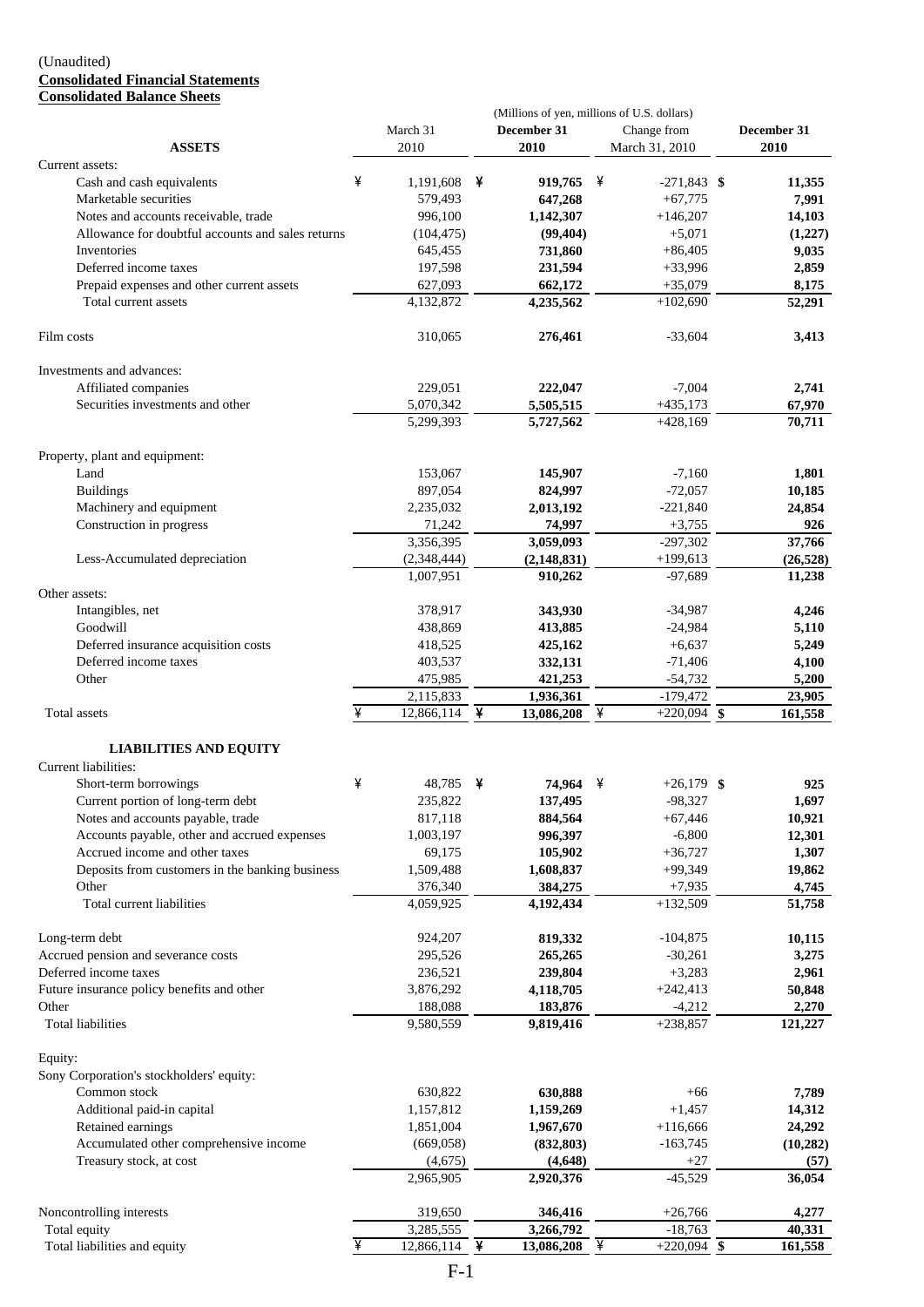## **Consolidated Statements of Income**

|                                                                                          |   |            |   |           | (Millions of yen, millions of U.S. dollars, except per share amounts) |        |
|------------------------------------------------------------------------------------------|---|------------|---|-----------|-----------------------------------------------------------------------|--------|
|                                                                                          |   |            |   |           | Three months ended December 31                                        |        |
|                                                                                          |   | 2009       |   | 2010      | Change from 2009                                                      | 2010   |
| Sales and operating revenue:                                                             |   |            |   |           |                                                                       |        |
| Net sales                                                                                | ¥ | 2,014,145  | ¥ | 1,980,721 | \$                                                                    | 24,453 |
| Financial service revenue                                                                |   | 202,580    |   | 207,030   |                                                                       | 2,556  |
| Other operating revenue                                                                  |   | 21,140     |   | 18,495    |                                                                       | 229    |
|                                                                                          |   | 2,237,865  |   | 2,206,246 | $-1.4%$                                                               | 27,238 |
| <b>Costs and expenses:</b>                                                               |   |            |   |           |                                                                       |        |
| Cost of sales                                                                            |   | 1,510,841  |   | 1,492,388 |                                                                       | 18,425 |
| Selling, general and administrative                                                      |   | 402,440    |   | 403,047   |                                                                       | 4,976  |
| Financial service expenses                                                               |   | 167,201    |   | 173,780   |                                                                       | 2,145  |
| (Gain) loss on sale, disposal or impairment of assets and other, net                     |   | 5,353      |   | 2,099     |                                                                       | 26     |
|                                                                                          |   | 2,085,835  |   | 2,071,314 | $-0.7$                                                                | 25,572 |
| Equity in net income (loss) of affiliated companies                                      |   | (5,927)    |   | 2,590     |                                                                       | 32     |
| <b>Operating income</b>                                                                  |   | 146,103    |   | 137,522   | $-5.9$                                                                | 1,698  |
| Other income:                                                                            |   |            |   |           |                                                                       |        |
| Interest and dividends                                                                   |   | 2,060      |   | 2,585     |                                                                       | 32     |
| Gain on sale of securities investments, net                                              |   | 2,271      |   | 888       |                                                                       | 11     |
| Other                                                                                    |   | 3,391      |   | 2,716     |                                                                       | 33     |
|                                                                                          |   | 7,722      |   | 6,189     | $-19.9$                                                               | 76     |
| Other expenses:                                                                          |   |            |   |           |                                                                       |        |
| Interest                                                                                 |   | 5,717      |   | 4,556     |                                                                       | 56     |
| Foreign exchange loss, net                                                               |   | 19,947     |   | 5,528     |                                                                       | 68     |
| Other                                                                                    |   | 4,296      |   | 2,092     |                                                                       | 26     |
|                                                                                          |   | 29,960     |   | 12,176    | $-59.4$                                                               | 150    |
| Income before income taxes                                                               |   | 123,865    |   | 131,535   | $+6.2$                                                                | 1,624  |
| Income taxes                                                                             |   | 33,244     |   | 47,590    |                                                                       | 588    |
| Net income                                                                               |   | 90,621     |   | 83,945    | $-7.4$                                                                | 1,036  |
| Less - Net income attributable to noncontrolling interests                               |   | 11,454     |   | 11,611    |                                                                       | 143    |
| Net income attributable to Sony Corporation's stockholders                               |   | $79,167$ ¥ |   | 72,334    | $-8.6 \%$                                                             | 893    |
| Per share data:<br>Net income attributable to Sony Corporation's stockholders<br>— Basic | ¥ | 78.89      | ¥ | 72.08     | $-8.6 \%$                                                             | 0.89   |
|                                                                                          |   |            |   |           |                                                                       |        |
| — Diluted                                                                                |   | 78.76      |   | 71.96     | $-8.6$                                                                | 0.89   |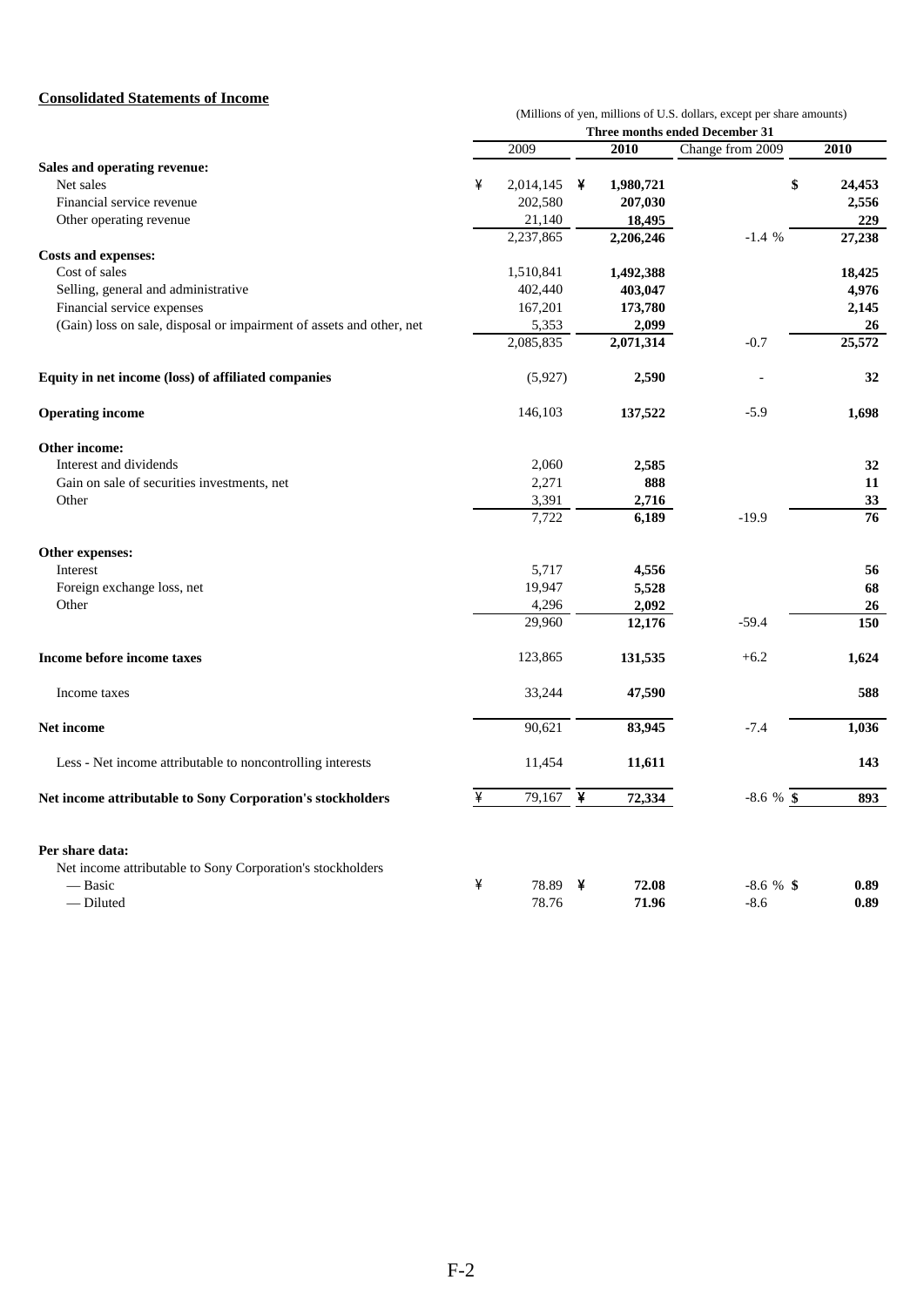## **Consolidated Statements of Income**

| Nine months ended December 31<br>2009<br>Change from 2009<br>2010<br>2010<br>¥<br>¥<br>4,811,827<br>4,948,628<br>\$<br>61,094<br>625,238<br>593,104<br>7,322<br>61,863<br>58,715<br>725<br>5,600,447<br>$+1.8$ %<br>5,498,928<br>69,141<br>3,707,085<br>3,729,306<br>46,041<br>Selling, general and administrative<br>1,150,745<br>1,126,212<br>13,904<br>507,269<br>485,631<br>5,995<br>(Gain) loss on sale, disposal or impairment of assets and other, net<br>12,686<br>432<br>5<br>5,377,785<br>65,945<br>5,341,581<br>$-0.7$<br>(33, 332)<br>14,323<br>177<br>87,811<br>$+211.1$<br>3,373<br>273,189<br>10,141<br>102<br>8,265<br>12,203<br>151<br>18,544<br>9,488<br>117<br>28,685<br>29,956<br>370<br>$+4.4$<br>17,883<br>16,518<br>204<br>1,140<br>7,059<br>87<br>13,312<br>10,266<br>6,413<br>80<br>29,990<br>371<br>42,601<br>$-29.6$<br>73,895<br>$+269.7$<br>273,155<br>3,372<br>19,357<br>112,009<br>1,383<br>54,538<br>161,146<br>$+195.5$<br>1,989<br>38,772<br>31,929<br>394<br>15,766 $\overline{4}$<br>$+719.6 %$<br>129,217<br>1,595<br>¥ |                                                                                                       |   |       |   |        | (Millions of yen, millions of U.S. dollars, except per share amounts) |      |
|--------------------------------------------------------------------------------------------------------------------------------------------------------------------------------------------------------------------------------------------------------------------------------------------------------------------------------------------------------------------------------------------------------------------------------------------------------------------------------------------------------------------------------------------------------------------------------------------------------------------------------------------------------------------------------------------------------------------------------------------------------------------------------------------------------------------------------------------------------------------------------------------------------------------------------------------------------------------------------------------------------------------------------------------------------------|-------------------------------------------------------------------------------------------------------|---|-------|---|--------|-----------------------------------------------------------------------|------|
|                                                                                                                                                                                                                                                                                                                                                                                                                                                                                                                                                                                                                                                                                                                                                                                                                                                                                                                                                                                                                                                              |                                                                                                       |   |       |   |        |                                                                       |      |
|                                                                                                                                                                                                                                                                                                                                                                                                                                                                                                                                                                                                                                                                                                                                                                                                                                                                                                                                                                                                                                                              |                                                                                                       |   |       |   |        |                                                                       |      |
|                                                                                                                                                                                                                                                                                                                                                                                                                                                                                                                                                                                                                                                                                                                                                                                                                                                                                                                                                                                                                                                              | Sales and operating revenue:                                                                          |   |       |   |        |                                                                       |      |
|                                                                                                                                                                                                                                                                                                                                                                                                                                                                                                                                                                                                                                                                                                                                                                                                                                                                                                                                                                                                                                                              | Net sales                                                                                             |   |       |   |        |                                                                       |      |
|                                                                                                                                                                                                                                                                                                                                                                                                                                                                                                                                                                                                                                                                                                                                                                                                                                                                                                                                                                                                                                                              | Financial service revenue                                                                             |   |       |   |        |                                                                       |      |
|                                                                                                                                                                                                                                                                                                                                                                                                                                                                                                                                                                                                                                                                                                                                                                                                                                                                                                                                                                                                                                                              | Other operating revenue                                                                               |   |       |   |        |                                                                       |      |
|                                                                                                                                                                                                                                                                                                                                                                                                                                                                                                                                                                                                                                                                                                                                                                                                                                                                                                                                                                                                                                                              |                                                                                                       |   |       |   |        |                                                                       |      |
|                                                                                                                                                                                                                                                                                                                                                                                                                                                                                                                                                                                                                                                                                                                                                                                                                                                                                                                                                                                                                                                              | <b>Costs and expenses:</b>                                                                            |   |       |   |        |                                                                       |      |
|                                                                                                                                                                                                                                                                                                                                                                                                                                                                                                                                                                                                                                                                                                                                                                                                                                                                                                                                                                                                                                                              | Cost of sales                                                                                         |   |       |   |        |                                                                       |      |
|                                                                                                                                                                                                                                                                                                                                                                                                                                                                                                                                                                                                                                                                                                                                                                                                                                                                                                                                                                                                                                                              |                                                                                                       |   |       |   |        |                                                                       |      |
|                                                                                                                                                                                                                                                                                                                                                                                                                                                                                                                                                                                                                                                                                                                                                                                                                                                                                                                                                                                                                                                              | Financial service expenses                                                                            |   |       |   |        |                                                                       |      |
|                                                                                                                                                                                                                                                                                                                                                                                                                                                                                                                                                                                                                                                                                                                                                                                                                                                                                                                                                                                                                                                              |                                                                                                       |   |       |   |        |                                                                       |      |
|                                                                                                                                                                                                                                                                                                                                                                                                                                                                                                                                                                                                                                                                                                                                                                                                                                                                                                                                                                                                                                                              |                                                                                                       |   |       |   |        |                                                                       |      |
|                                                                                                                                                                                                                                                                                                                                                                                                                                                                                                                                                                                                                                                                                                                                                                                                                                                                                                                                                                                                                                                              | Equity in net income (loss) of affiliated companies                                                   |   |       |   |        |                                                                       |      |
|                                                                                                                                                                                                                                                                                                                                                                                                                                                                                                                                                                                                                                                                                                                                                                                                                                                                                                                                                                                                                                                              | <b>Operating income</b>                                                                               |   |       |   |        |                                                                       |      |
|                                                                                                                                                                                                                                                                                                                                                                                                                                                                                                                                                                                                                                                                                                                                                                                                                                                                                                                                                                                                                                                              | Other income:                                                                                         |   |       |   |        |                                                                       |      |
|                                                                                                                                                                                                                                                                                                                                                                                                                                                                                                                                                                                                                                                                                                                                                                                                                                                                                                                                                                                                                                                              | Interest and dividends                                                                                |   |       |   |        |                                                                       |      |
|                                                                                                                                                                                                                                                                                                                                                                                                                                                                                                                                                                                                                                                                                                                                                                                                                                                                                                                                                                                                                                                              | Foreign exchange gain, net                                                                            |   |       |   |        |                                                                       |      |
|                                                                                                                                                                                                                                                                                                                                                                                                                                                                                                                                                                                                                                                                                                                                                                                                                                                                                                                                                                                                                                                              | Other                                                                                                 |   |       |   |        |                                                                       |      |
|                                                                                                                                                                                                                                                                                                                                                                                                                                                                                                                                                                                                                                                                                                                                                                                                                                                                                                                                                                                                                                                              |                                                                                                       |   |       |   |        |                                                                       |      |
|                                                                                                                                                                                                                                                                                                                                                                                                                                                                                                                                                                                                                                                                                                                                                                                                                                                                                                                                                                                                                                                              | Other expenses:                                                                                       |   |       |   |        |                                                                       |      |
|                                                                                                                                                                                                                                                                                                                                                                                                                                                                                                                                                                                                                                                                                                                                                                                                                                                                                                                                                                                                                                                              | Interest                                                                                              |   |       |   |        |                                                                       |      |
|                                                                                                                                                                                                                                                                                                                                                                                                                                                                                                                                                                                                                                                                                                                                                                                                                                                                                                                                                                                                                                                              | Loss on devaluation of securities investments                                                         |   |       |   |        |                                                                       |      |
|                                                                                                                                                                                                                                                                                                                                                                                                                                                                                                                                                                                                                                                                                                                                                                                                                                                                                                                                                                                                                                                              | Foreign exchange loss, net                                                                            |   |       |   |        |                                                                       |      |
|                                                                                                                                                                                                                                                                                                                                                                                                                                                                                                                                                                                                                                                                                                                                                                                                                                                                                                                                                                                                                                                              | Other                                                                                                 |   |       |   |        |                                                                       |      |
|                                                                                                                                                                                                                                                                                                                                                                                                                                                                                                                                                                                                                                                                                                                                                                                                                                                                                                                                                                                                                                                              |                                                                                                       |   |       |   |        |                                                                       |      |
|                                                                                                                                                                                                                                                                                                                                                                                                                                                                                                                                                                                                                                                                                                                                                                                                                                                                                                                                                                                                                                                              | Income before income taxes                                                                            |   |       |   |        |                                                                       |      |
|                                                                                                                                                                                                                                                                                                                                                                                                                                                                                                                                                                                                                                                                                                                                                                                                                                                                                                                                                                                                                                                              | Income taxes                                                                                          |   |       |   |        |                                                                       |      |
|                                                                                                                                                                                                                                                                                                                                                                                                                                                                                                                                                                                                                                                                                                                                                                                                                                                                                                                                                                                                                                                              | Net income                                                                                            |   |       |   |        |                                                                       |      |
|                                                                                                                                                                                                                                                                                                                                                                                                                                                                                                                                                                                                                                                                                                                                                                                                                                                                                                                                                                                                                                                              | Less - Net income attributable to noncontrolling interests                                            |   |       |   |        |                                                                       |      |
|                                                                                                                                                                                                                                                                                                                                                                                                                                                                                                                                                                                                                                                                                                                                                                                                                                                                                                                                                                                                                                                              | Net income attributable to Sony Corporation's stockholders                                            |   |       |   |        |                                                                       |      |
| $+719.5$<br>15.69<br>128.58<br>1.59                                                                                                                                                                                                                                                                                                                                                                                                                                                                                                                                                                                                                                                                                                                                                                                                                                                                                                                                                                                                                          | Per share data:<br>Net income attributable to Sony Corporation's stockholders<br>— Basic<br>- Diluted | ¥ | 15.71 | ¥ | 128.76 | $+719.6 %$                                                            | 1.59 |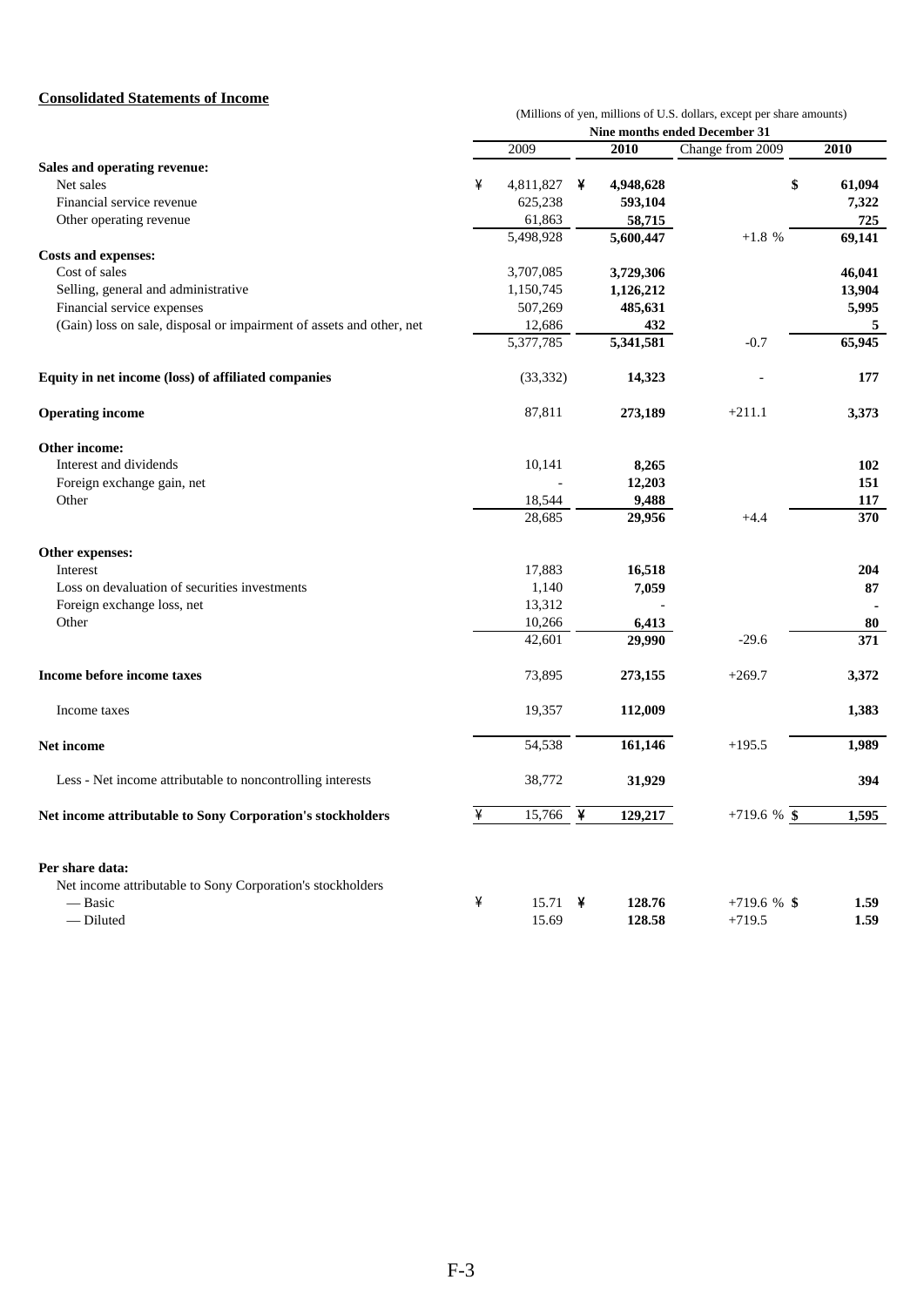## **Consolidated Statements of Cash Flows**

| Consonuateu Biatements of Cash Flows                                                                                  | (Millions of yen, millions of U.S. dollars)<br>Nine months ended December 31 |                    |   |                         |    |                   |  |  |
|-----------------------------------------------------------------------------------------------------------------------|------------------------------------------------------------------------------|--------------------|---|-------------------------|----|-------------------|--|--|
|                                                                                                                       |                                                                              | 2009               |   | 2010                    |    | 2010              |  |  |
| Cash flows from operating activities:                                                                                 |                                                                              |                    |   |                         |    |                   |  |  |
| Net income                                                                                                            | ¥                                                                            | 54,538             | ¥ | 161,146                 | \$ | 1,989             |  |  |
| Adjustments to reconcile net income to net cash provided by operating activities-                                     |                                                                              |                    |   |                         |    |                   |  |  |
| Depreciation and amortization, including amortization of deferred insurance acquisition costs                         |                                                                              | 276,065            |   | 245,637                 |    | 3,033             |  |  |
| Amortization of film costs                                                                                            |                                                                              | 199,534            |   | 170,386                 |    | 2,104             |  |  |
| Stock-based compensation expense                                                                                      |                                                                              | 1,611              |   | 1,436                   |    | 18                |  |  |
| Accrual for pension and severance costs, less payments                                                                |                                                                              | (21, 526)          |   | (18,979)                |    |                   |  |  |
|                                                                                                                       |                                                                              |                    |   |                         |    | (234)             |  |  |
| (Gain) loss on sale, disposal or impairment of assets and other, net<br>Loss on devaluation of securities investments |                                                                              | 12,686             |   | 432                     |    | 5                 |  |  |
|                                                                                                                       |                                                                              | 1,140              |   | 7,059                   |    | 87                |  |  |
| (Gain) loss on revaluation of marketable securities held in the financial                                             |                                                                              | (40,273)           |   | 15,032                  |    | 186               |  |  |
| service business for trading purpose, net                                                                             |                                                                              |                    |   |                         |    |                   |  |  |
| (Gain) loss on revaluation or impairment of securities investments held                                               |                                                                              | (53, 450)          |   | 2,345                   |    | 29                |  |  |
| in the financial service business, net                                                                                |                                                                              |                    |   |                         |    |                   |  |  |
| Deferred income taxes                                                                                                 |                                                                              | (29, 566)          |   | (5,738)                 |    | (71)              |  |  |
| Equity in net (income) losses of affiliated companies, net of dividends                                               |                                                                              | 34,958             |   | (13, 409)               |    | (166)             |  |  |
| Changes in assets and liabilities:                                                                                    |                                                                              |                    |   |                         |    |                   |  |  |
| Increase in notes and accounts receivable, trade                                                                      |                                                                              | (330, 197)         |   | (223, 114)              |    | (2,754)           |  |  |
| (Increase) decrease in inventories                                                                                    |                                                                              | 158,058            |   | (161, 059)              |    | (1,988)           |  |  |
| Increase in film costs                                                                                                |                                                                              | (235, 838)         |   | (175, 574)              |    | (2,168)           |  |  |
| Increase in notes and accounts payable, trade                                                                         |                                                                              | 181,701            |   | 83,727                  |    | 1,034             |  |  |
| Increase in accrued income and other taxes                                                                            |                                                                              | 81,993             |   | 38,312                  |    | 473               |  |  |
| Increase in future insurance policy benefits and other                                                                |                                                                              | 221,764            |   | 190,550                 |    | 2,352             |  |  |
| Increase in deferred insurance acquisition costs                                                                      |                                                                              | (51, 923)          |   | (51, 898)               |    | (641)             |  |  |
| Increase in marketable securities held in the financial service business for trading purpose                          |                                                                              | (1,999)            |   | (26,778)                |    | (331)             |  |  |
| Increase in other current assets                                                                                      |                                                                              | (38,075)           |   | (96, 887)               |    | (1,196)           |  |  |
| Increase in other current liabilities                                                                                 |                                                                              | 24,109             |   | 125,478                 |    | 1,549             |  |  |
| Other                                                                                                                 |                                                                              | 97,008             |   | 135,807                 |    | 1,677             |  |  |
| Net cash provided by operating activities                                                                             |                                                                              | 542,318            |   | 403,911                 |    | 4,987             |  |  |
| Cash flows from investing activities:                                                                                 |                                                                              |                    |   |                         |    |                   |  |  |
| Payments for purchases of fixed assets                                                                                |                                                                              | (278, 894)         |   | (208, 803)              |    | (2,578)           |  |  |
| Proceeds from sales of fixed assets                                                                                   |                                                                              | 9,203              |   | 12,628                  |    | 156               |  |  |
| Payments for investments and advances by financial service business                                                   |                                                                              | (1,103,707)        |   | (1,201,350)             |    | (14, 831)         |  |  |
| Payments for investments and advances (other than financial service business)                                         |                                                                              |                    |   | (14,772)                |    |                   |  |  |
| Proceeds from maturities of marketable securities, sales of securities investments                                    |                                                                              | (30, 849)          |   |                         |    | (182)             |  |  |
|                                                                                                                       |                                                                              | 849,609            |   | 731,765                 |    | 9,034             |  |  |
| and collections of advances by financial service business                                                             |                                                                              |                    |   |                         |    |                   |  |  |
| Proceeds from maturities of marketable securities, sales of securities investments                                    |                                                                              | 13,188             |   | 12,259                  |    | 151               |  |  |
| and collections of advances (other than financial service business)                                                   |                                                                              |                    |   |                         |    |                   |  |  |
| Proceeds from sales of businesses                                                                                     |                                                                              | 5,628              |   | 86,311                  |    | 1,066             |  |  |
| Other                                                                                                                 |                                                                              | (2,918)            |   | (443)                   |    | (6)               |  |  |
| Net cash used in investing activities                                                                                 |                                                                              | (538,740)          |   | (582, 405)              |    | (7, 190)          |  |  |
| Cash flows from financing activities:                                                                                 |                                                                              |                    |   |                         |    |                   |  |  |
| Proceeds from issuance of long-term debt                                                                              |                                                                              | 509,874            |   | 1,341                   |    | 17                |  |  |
| Payments of long-term debt                                                                                            |                                                                              | (92, 383)          |   | (173, 978)              |    | (2,148)           |  |  |
| Increase (decrease) in short-term borrowings, net                                                                     |                                                                              | (241, 181)         |   | 18,221                  |    | 225               |  |  |
| Increase in deposits from customers in the financial service business, net                                            |                                                                              | 182,452            |   | 164,601                 |    | 2,032             |  |  |
| Increase in call money and bills sold in the banking business, net                                                    |                                                                              | 21,400             |   | 10,000                  |    | 123               |  |  |
| Dividends paid                                                                                                        |                                                                              | (25, 116)          |   | (25, 112)               |    | (310)             |  |  |
| Other                                                                                                                 |                                                                              | (4,770)            |   | (5,336)                 |    | (66)              |  |  |
| Net cash provided by (used in) financing activities                                                                   |                                                                              | 350,276            |   | (10,263)                |    | (127)             |  |  |
| Effect of exchange rate changes on cash and cash equivalents                                                          |                                                                              | (9,858)            |   | (83,086)                |    | (1,026)           |  |  |
|                                                                                                                       |                                                                              |                    |   |                         |    |                   |  |  |
| Net increase (decrease) in cash and cash equivalents<br>Cash and cash equivalents at beginning of the fiscal year     |                                                                              | 343,996<br>660,789 |   | (271, 843)<br>1,191,608 |    | (3,356)<br>14,711 |  |  |
|                                                                                                                       | ¥                                                                            | 1,004,785          | ¥ |                         |    |                   |  |  |
| Cash and cash equivalents at end of the period                                                                        |                                                                              |                    |   | 919,765                 | \$ | 11,355            |  |  |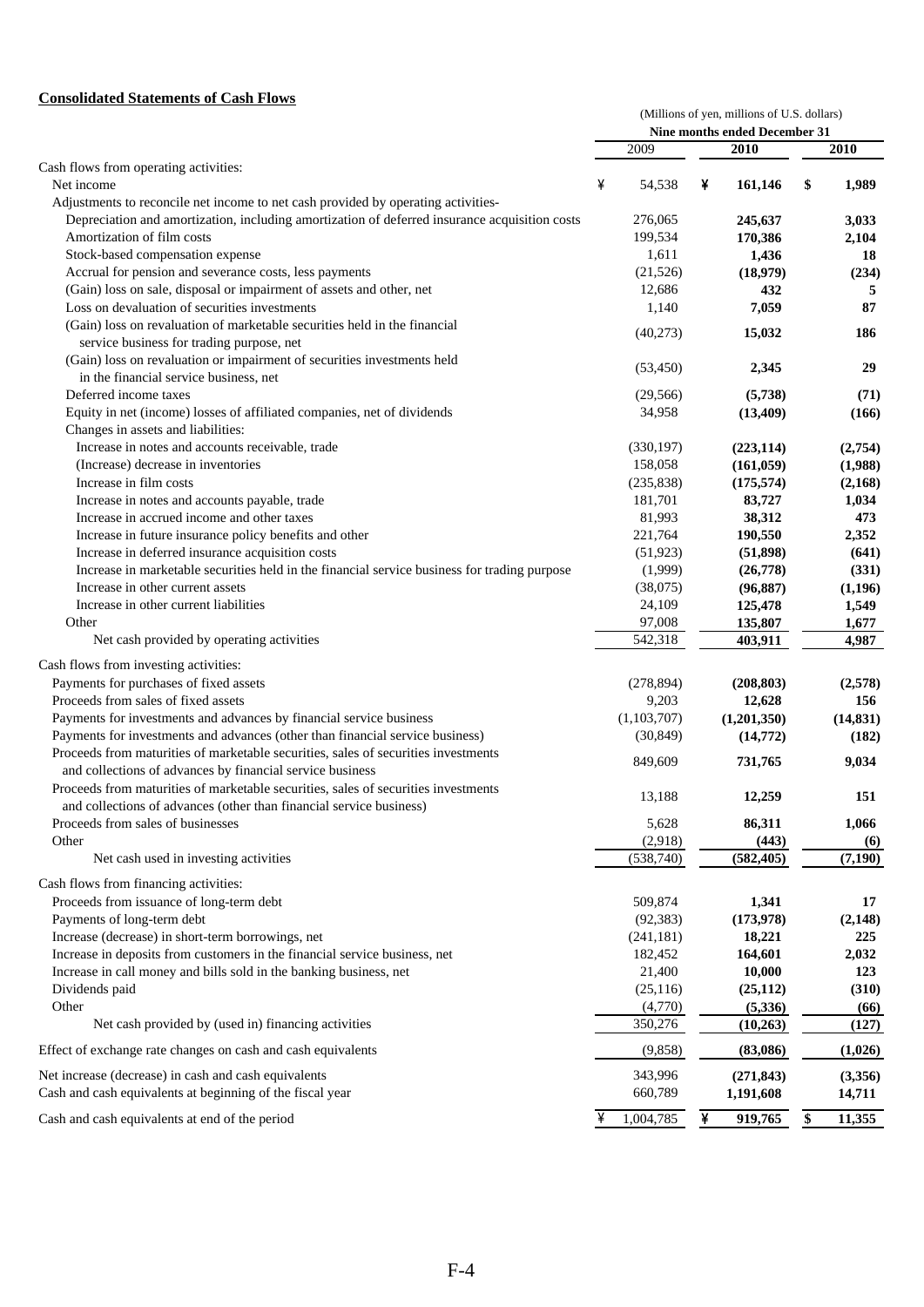## **Business Segment Information**

|                                  | (Millions of yen, millions of U.S. dollars) |            |   |           |                                       |    |         |  |  |  |  |
|----------------------------------|---------------------------------------------|------------|---|-----------|---------------------------------------|----|---------|--|--|--|--|
|                                  |                                             |            |   |           | <b>Three months ended December 31</b> |    |         |  |  |  |  |
| Sales and operating revenue      |                                             | 2009       |   | 2010      | Change                                |    | 2010    |  |  |  |  |
| Consumer, Professional & Devices |                                             |            |   |           |                                       |    |         |  |  |  |  |
| Customers                        | ¥                                           | 960,207    | ¥ | 1,034,235 | $+7.7%$                               | \$ | 12,768  |  |  |  |  |
| Intersegment                     |                                             | 86,549     |   | 56,707    |                                       |    | 700     |  |  |  |  |
| Total                            |                                             | 1,046,756  |   | 1,090,942 | $+4.2$                                |    | 13,468  |  |  |  |  |
| Networked Products & Services    |                                             |            |   |           |                                       |    |         |  |  |  |  |
| Customers                        |                                             | 580,535    |   | 537,542   | $-7.4$                                |    | 6,636   |  |  |  |  |
| Intersegment                     |                                             | 24,939     |   | 29,016    |                                       |    | 359     |  |  |  |  |
| Total                            |                                             | 605,474    |   | 566,558   | $-6.4$                                |    | 6,995   |  |  |  |  |
| Pictures                         |                                             |            |   |           |                                       |    |         |  |  |  |  |
| Customers                        |                                             | 203,190    |   | 149,016   | $-26.7$                               |    | 1,840   |  |  |  |  |
| Intersegment                     |                                             |            |   |           |                                       |    |         |  |  |  |  |
| Total                            |                                             | 203,190    |   | 149,016   | $-26.7$                               |    | 1,840   |  |  |  |  |
| Music                            |                                             |            |   |           |                                       |    |         |  |  |  |  |
| Customers                        |                                             | 160,813    |   | 136,229   | $-15.3$                               |    | 1,682   |  |  |  |  |
| Intersegment                     |                                             | 2,662      |   | 3,603     |                                       |    | 44      |  |  |  |  |
| Total                            |                                             | 163,475    |   | 139,832   | $-14.5$                               |    | 1,726   |  |  |  |  |
| <b>Financial Services</b>        |                                             |            |   |           |                                       |    |         |  |  |  |  |
| Customers                        |                                             | 202,580    |   | 207,030   | $+2.2$                                |    | 2,556   |  |  |  |  |
| Intersegment                     |                                             | 3,027      |   | 2,093     |                                       |    | 26      |  |  |  |  |
| Total                            |                                             | 205,607    |   | 209,123   | $+1.7$                                |    | 2,582   |  |  |  |  |
| All Other                        |                                             |            |   |           |                                       |    |         |  |  |  |  |
| Customers                        |                                             | 116,842    |   | 115,193   | $-1.4$                                |    | 1,422   |  |  |  |  |
| Intersegment                     |                                             | 23,843     |   | 22,215    |                                       |    | 274     |  |  |  |  |
| Total                            |                                             | 140,685    |   | 137,408   | $-2.3$                                |    | 1,696   |  |  |  |  |
| Corporate and elimination        |                                             | (127, 322) |   | (86, 633) |                                       |    | (1,069) |  |  |  |  |
| Consolidated total               | ¥                                           | 2,237,865  | ¥ | 2,206,246 | $-1.4%$                               | \$ | 27,238  |  |  |  |  |

Consumer, Professional & Devices ("CPD") intersegment amounts primarily consist of transactions with the Networked Products & Services ("NPS") segment.

NPS intersegment amounts primarily consist of transactions with the CPD segment.

All Other intersegment amounts primarily consist of transactions with the Pictures segment, the Music segment and the NPS segment. Corporate and elimination includes certain brand and patent royalty income.

| <b>Operating income (loss)</b>               |   | 2009      |   | 2010     | Change   | 2010      |
|----------------------------------------------|---|-----------|---|----------|----------|-----------|
| Consumer, Professional & Devices             | ¥ | 50,825    | ¥ | 26,823   | $-47.2%$ | \$<br>331 |
| Networked Products & Services                |   | 19,455    |   | 45,708   | $+134.9$ | 564       |
| <b>Pictures</b>                              |   | 14,121    |   | 4,697    | $-66.7$  | 58        |
| Music                                        |   | 23,119    |   | 19,485   | $-15.7$  | 241       |
| <b>Financial Services</b>                    |   | 35,045    |   | 32,734   | $-6.6$   | 404       |
| Equity in net income (loss) of Sony Ericsson |   | (10, 227) |   | 409      |          | 5         |
| All Other                                    |   | 9,690     |   | 9,143    | $-5.6$   | 113       |
| Total                                        |   | 142,028   |   | 138,999  | $-2.1$   | 1,716     |
| Corporate and elimination                    |   | 4,075     |   | (1, 477) |          | (18)      |
| Consolidated total                           | ¥ | 146.103   |   | 137.522  | $-5.9%$  | 1.698     |

The 2009 segment disclosure above has been restated to reflect the change in business segment classification discussed in Note 5. Operating income is Sales and operating revenue less Costs and expenses, and includes Equity in net income (loss) of affiliated companies. Corporate and elimination includes certain restructuring costs and other corporate expenses, which are attributable principally to headquarters and are not allocated to segments.

As a result of a modification of internal management reporting during the previous fiscal year, certain amounts previously included within corporate and elimination have been reclassified into the segment operating income for all periods presented. The revision had no impact on the consolidated results.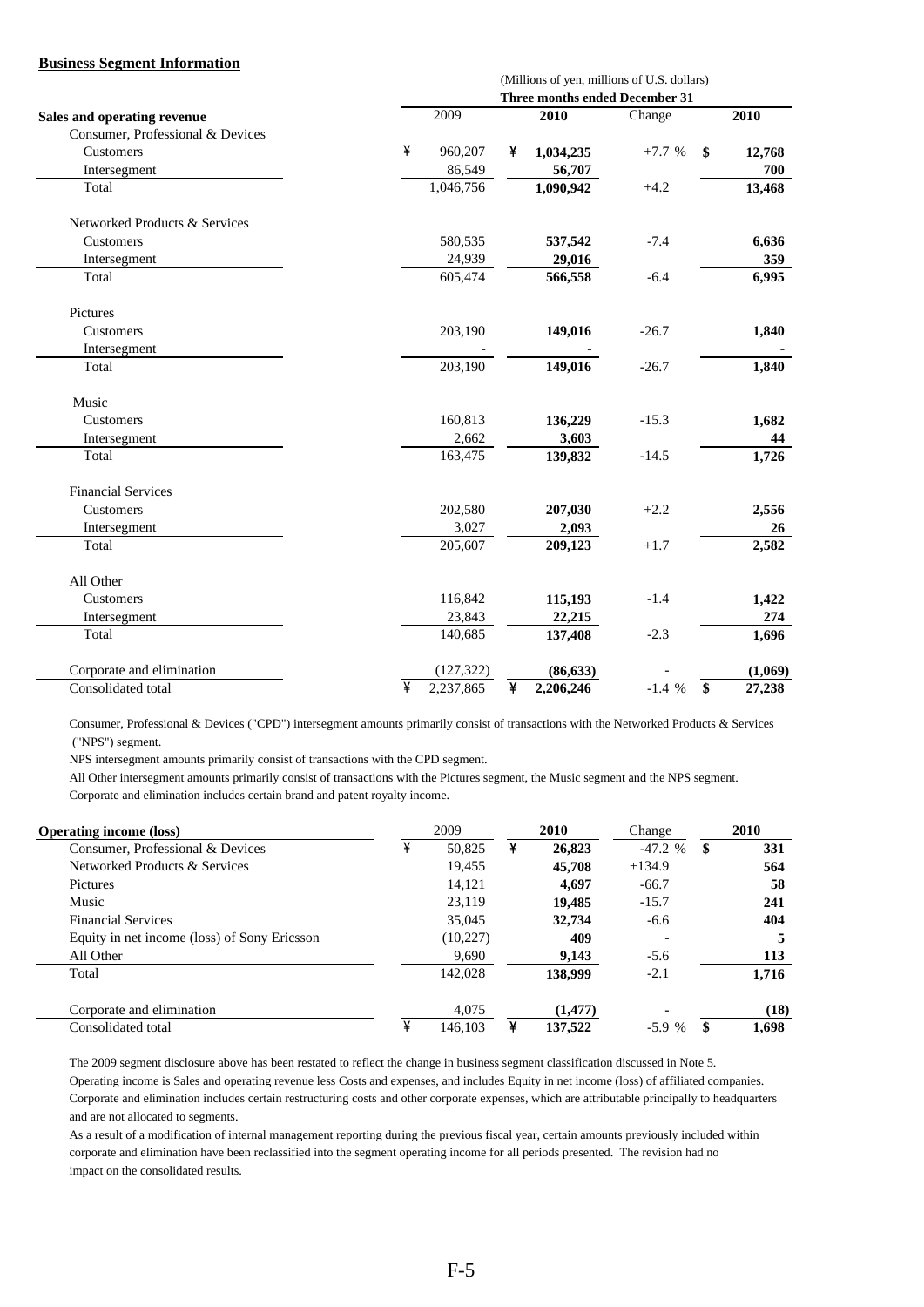## **Business Segment Information**

|                                  | (Millions of yen, millions of U.S. dollars) |                                      |          |              |  |  |  |  |  |  |
|----------------------------------|---------------------------------------------|--------------------------------------|----------|--------------|--|--|--|--|--|--|
|                                  |                                             | <b>Nine months ended December 31</b> |          |              |  |  |  |  |  |  |
| Sales and operating revenue      | 2009                                        | 2010                                 | Change   | 2010         |  |  |  |  |  |  |
| Consumer, Professional & Devices |                                             |                                      |          |              |  |  |  |  |  |  |
| Customers                        | ¥<br>2,488,179                              | ¥<br>2,655,803                       | $+6.7%$  | \$<br>32,788 |  |  |  |  |  |  |
| Intersegment                     | 262,952                                     | 209,925                              |          | 2,591        |  |  |  |  |  |  |
| Total                            | 2,751,131                                   | 2,865,728                            | $+4.2$   | 35,379       |  |  |  |  |  |  |
| Networked Products & Services    |                                             |                                      |          |              |  |  |  |  |  |  |
| Customers                        | 1,155,131                                   | 1,191,980                            | $+3.2$   | 14,716       |  |  |  |  |  |  |
| Intersegment                     | 48,101                                      | 69,641                               |          | 860          |  |  |  |  |  |  |
| Total                            | 1,203,232                                   | 1,261,621                            | $+4.9$   | 15,576       |  |  |  |  |  |  |
| Pictures                         |                                             |                                      |          |              |  |  |  |  |  |  |
| Customers                        | 509,646                                     | 425,886                              | $-16.4$  | 5,258        |  |  |  |  |  |  |
| Intersegment                     |                                             |                                      |          |              |  |  |  |  |  |  |
| Total                            | 509,646                                     | 425,886                              | $-16.4$  | 5,258        |  |  |  |  |  |  |
| Music                            |                                             |                                      |          |              |  |  |  |  |  |  |
| Customers                        | 388,613                                     | 351,149                              | $-9.6$   | 4,335        |  |  |  |  |  |  |
| Intersegment                     | 8,161                                       | 9,942                                |          | 123          |  |  |  |  |  |  |
| Total                            | 396,774                                     | 361,091                              | $-9.0$   | 4,458        |  |  |  |  |  |  |
| <b>Financial Services</b>        |                                             |                                      |          |              |  |  |  |  |  |  |
| Customers                        | 625,238                                     | 593,104                              | $-5.1$   | 7,322        |  |  |  |  |  |  |
| Intersegment                     | 10,022                                      | 6,886                                |          | 85           |  |  |  |  |  |  |
| Total                            | 635,260                                     | 599,990                              | $-5.6$   | 7,407        |  |  |  |  |  |  |
| All Other                        |                                             |                                      |          |              |  |  |  |  |  |  |
| Customers                        | 290,461                                     | 302,007                              | $+4.0$   | 3,728        |  |  |  |  |  |  |
| Intersegment                     | 58,281                                      | 54,100                               |          | 668          |  |  |  |  |  |  |
| Total                            | 348,742                                     | 356,107                              | $+2.1$   | 4,396        |  |  |  |  |  |  |
| Corporate and elimination        | (345, 857)                                  | (269, 976)                           |          | (3,333)      |  |  |  |  |  |  |
| Consolidated total               | ¥<br>5,498,928                              | ¥<br>5,600,447                       | $+1.8$ % | \$<br>69,141 |  |  |  |  |  |  |

Consumer, Professional & Devices ("CPD") intersegment amounts primarily consist of transactions with the Networked Products & Services ("NPS") segment.

NPS intersegment amounts primarily consist of transactions with the CPD segment.

All Other intersegment amounts primarily consist of transactions with the Pictures segment, the Music segment and the NPS segment. Corporate and elimination includes certain brand and patent royalty income.

| <b>Operating income (loss)</b>               |   | 2009      |   | 2010     | Change           |    | 2010  |
|----------------------------------------------|---|-----------|---|----------|------------------|----|-------|
| Consumer, Professional & Devices             | ¥ | 48,446    | ¥ | 93,768   | $+93.6%$         | \$ | 1,158 |
| Networked Products & Services                |   | (76,300)  |   | 48,849   |                  |    | 603   |
| <b>Pictures</b>                              |   | 9,543     |   | 2,733    | $-71.4$          |    | 34    |
| Music                                        |   | 37,121    |   | 35,081   | $-5.5$           |    | 433   |
| <b>Financial Services</b>                    |   | 116,056   |   | 105,719  | $-8.9$           |    | 1,305 |
| Equity in net income (loss) of Sony Ericsson |   | (35,570)  |   | 3,633    |                  |    | 45    |
| All Other                                    |   | 1,685     |   | 6,454    | $+283.0$         |    | 79    |
| Total                                        |   | 100,981   |   | 296,237  | $+193.4$         |    | 3,657 |
| Corporate and elimination                    |   | (13, 170) |   | (23,048) |                  |    | (284) |
| Consolidated total                           | ¥ | 87,811    |   | 273,189  | $\%$<br>$+211.1$ | S  | 3,373 |

The 2009 segment disclosure above has been restated to reflect the change in business segment classification discussed in Note 5. Operating income is Sales and operating revenue less Costs and expenses, and includes Equity in net income (loss) of affiliated companies. Corporate and elimination includes certain restructuring costs and other corporate expenses, which are attributable principally to headquarters and are not allocated to segments.

As a result of a modification of internal management reporting during the previous fiscal year, certain amounts previously included within corporate and elimination have been reclassified into the segment operating income for all periods presented. The revision had no impact on the consolidated results.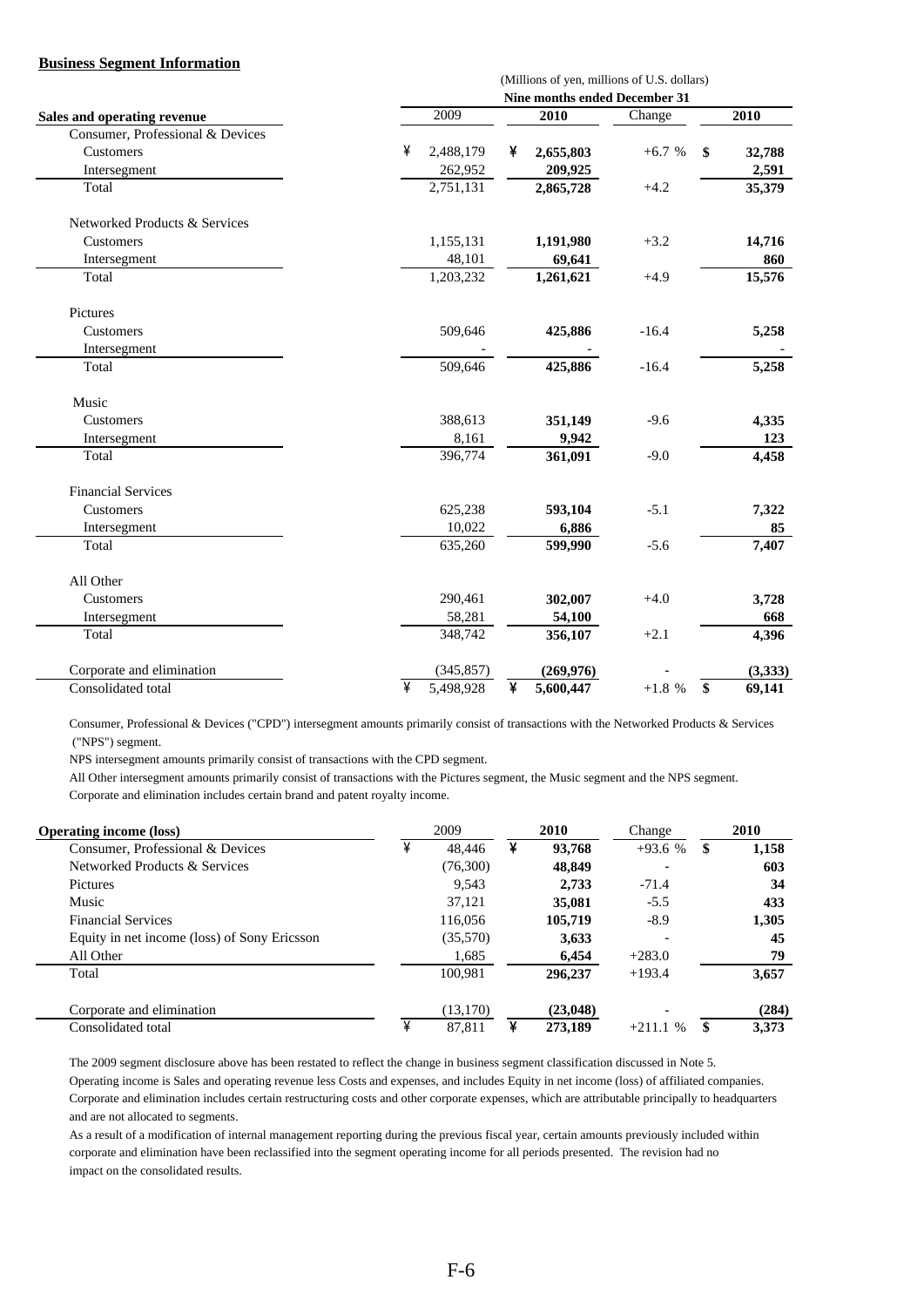#### **Sales to Customers by Product Category**

|                                                     | (Millions of yen, millions of U.S. dollars) |           |   |           |                                |              |        |  |  |  |  |  |
|-----------------------------------------------------|---------------------------------------------|-----------|---|-----------|--------------------------------|--------------|--------|--|--|--|--|--|
|                                                     |                                             |           |   |           | Three months ended December 31 |              |        |  |  |  |  |  |
| Sales and operating revenue (to external customers) |                                             | 2009      |   | 2010      | Change                         |              | 2010   |  |  |  |  |  |
| Consumer, Professional & Devices                    |                                             |           |   |           |                                |              |        |  |  |  |  |  |
| <b>Televisions</b>                                  | ¥                                           | 346,432   | ¥ | 416,914   | $+20.3%$                       | $\mathbf{s}$ | 5,147  |  |  |  |  |  |
| Digital Imaging                                     |                                             | 184,464   |   | 188,477   | $+2.2$                         |              | 2,327  |  |  |  |  |  |
| Audio and Video                                     |                                             | 158,439   |   | 154,693   | $-2.4$                         |              | 1,910  |  |  |  |  |  |
| Semiconductors                                      |                                             | 74,281    |   | 93,187    | $+25.5$                        |              | 1,150  |  |  |  |  |  |
| Components                                          |                                             | 114,728   |   | 104,060   | $-9.3$                         |              | 1,285  |  |  |  |  |  |
| Professional Solutions                              |                                             | 78,202    |   | 73,398    | $-6.1$                         |              | 906    |  |  |  |  |  |
| Other                                               |                                             | 3,661     |   | 3,506     | $-4.2$                         |              | 43     |  |  |  |  |  |
| Total                                               |                                             | 960,207   |   | 1,034,235 | $+7.7$                         |              | 12,768 |  |  |  |  |  |
| Networked Products & Services                       |                                             |           |   |           |                                |              |        |  |  |  |  |  |
| Game                                                |                                             | 355,221   |   | 323,078   | $-9.0$                         |              | 3,989  |  |  |  |  |  |
| PC and Other Networked Businesses                   |                                             | 225,314   |   | 214,464   | $-4.8$                         |              | 2,647  |  |  |  |  |  |
| Total                                               |                                             | 580,535   |   | 537,542   | $-7.4$                         |              | 6,636  |  |  |  |  |  |
| Pictures                                            |                                             | 203,190   |   | 149,016   | $-26.7$                        |              | 1,840  |  |  |  |  |  |
| Music                                               |                                             | 160,813   |   | 136,229   | $-15.3$                        |              | 1,682  |  |  |  |  |  |
| <b>Financial Services</b>                           |                                             | 202,580   |   | 207,030   | $+2.2$                         |              | 2,556  |  |  |  |  |  |
| All Other                                           |                                             | 116,842   |   | 115,193   | $-1.4$                         |              | 1,422  |  |  |  |  |  |
| Corporate                                           |                                             | 13,698    |   | 27,001    | $+97.1$                        |              | 334    |  |  |  |  |  |
| Consolidated total                                  | ¥                                           | 2,237,865 | ¥ | 2,206,246 | $-1.4%$                        | \$           | 27,238 |  |  |  |  |  |

|                                                     | (Millions of yen, millions of U.S. dollars) |           |      |           |                               |    |        |  |  |  |  |
|-----------------------------------------------------|---------------------------------------------|-----------|------|-----------|-------------------------------|----|--------|--|--|--|--|
|                                                     |                                             |           |      |           | Nine months ended December 31 |    |        |  |  |  |  |
| Sales and operating revenue (to external customers) |                                             | 2009      | 2010 |           | Change                        |    | 2010   |  |  |  |  |
| Consumer, Professional & Devices                    |                                             |           |      |           |                               |    |        |  |  |  |  |
| Televisions                                         | ¥                                           | 803,052   | ¥    | 969,669   | $+20.7%$                      | \$ | 11,971 |  |  |  |  |
| Digital Imaging                                     |                                             | 530,807   |      | 523,200   | $-1.4$                        |    | 6,459  |  |  |  |  |
| Audio and Video                                     |                                             | 358,953   |      | 342,354   | $-4.6$                        |    | 4,227  |  |  |  |  |
| Semiconductors                                      |                                             | 217,047   |      | 276,914   | $+27.6$                       |    | 3,419  |  |  |  |  |
| Components                                          |                                             | 352,267   |      | 314,911   | $-10.6$                       |    | 3,888  |  |  |  |  |
| <b>Professional Solutions</b>                       |                                             | 216,490   |      | 214,758   | $-0.8$                        |    | 2,651  |  |  |  |  |
| Other                                               |                                             | 9,563     |      | 13,997    | $+46.4$                       |    | 173    |  |  |  |  |
| Total                                               |                                             | 2,488,179 |      | 2,655,803 | $+6.7$                        |    | 32,788 |  |  |  |  |
| Networked Products & Services                       |                                             |           |      |           |                               |    |        |  |  |  |  |
| Game                                                |                                             | 662,550   |      | 636,512   | $-3.9$                        |    | 7,858  |  |  |  |  |
| PC and Other Networked Businesses                   |                                             | 492,581   |      | 555,468   | $+12.8$                       |    | 6,858  |  |  |  |  |
| Total                                               |                                             | 1,155,131 |      | 1,191,980 | $+3.2$                        |    | 14,716 |  |  |  |  |
| Pictures                                            |                                             | 509,646   |      | 425,886   | $-16.4$                       |    | 5,258  |  |  |  |  |
| Music                                               |                                             | 388,613   |      | 351,149   | $-9.6$                        |    | 4,335  |  |  |  |  |
| <b>Financial Services</b>                           |                                             | 625,238   |      | 593,104   | $-5.1$                        |    | 7,322  |  |  |  |  |
| All Other                                           |                                             | 290,461   |      | 302,007   | $+4.0$                        |    | 3,728  |  |  |  |  |
| Corporate                                           |                                             | 41.660    |      | 80,518    | $+93.3$                       |    | 994    |  |  |  |  |
| Consolidated total                                  | ¥                                           | 5,498,928 | ¥    | 5,600,447 | $+1.8 %$                      | \$ | 69,141 |  |  |  |  |

The above table includes a breakdown of CPD segment and NPS segment sales and operating revenue to customers in the Business Segment Information on pages F-5 and F-6.

Sony management views the CPD segment and the NPS segment as single operating segments. However, Sony believes that the breakdown of CPD segment and NPS segment sales and operating revenue to customers in this table is useful to investors in understanding sales by product category in these business segments. Additionally, Sony has partially realigned its product category configuration from the first quarter of the fiscal year ending March 31, 2011. In connection with the realignment, all prior period sales amounts by product category in the table above have been restated to conform to the current presentation. In the CPD segment, Televisions includes LCD televisions; Digital Imaging includes compact digital cameras, interchangeable single lens cameras and video cameras; Audio and Video includes home audio, Blu-ray disc players and recorders; Semiconductors includes image sensors and small and medium sized LCD panels; Components includes batteries, recording media and data recording systems, and Professional Solutions includes broadcast- and professional-use products. In the NPS segment, Game includes game consoles and software; PC and Other Networked Businesses includes personal computers and memory-based portable audio devices.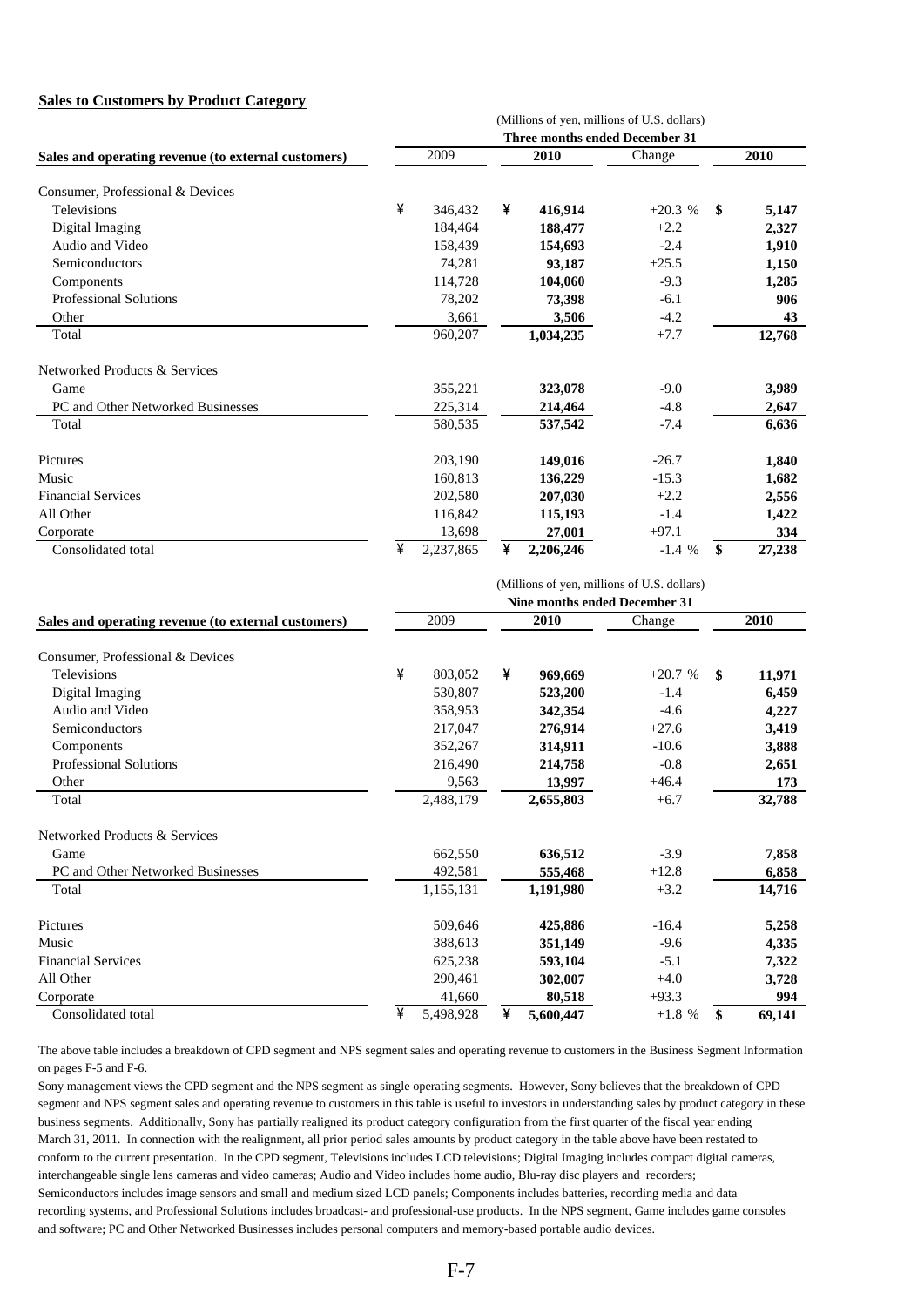## **Geographic Information**

|                                                     | (Millions of yen, millions of U.S. dollars)<br>Three months ended December 31 |           |   |           |          |    |        |  |  |  |  |  |
|-----------------------------------------------------|-------------------------------------------------------------------------------|-----------|---|-----------|----------|----|--------|--|--|--|--|--|
| Sales and operating revenue (to external customers) |                                                                               |           |   |           |          |    |        |  |  |  |  |  |
|                                                     |                                                                               | 2009      |   | 2010      | Change   |    | 2010   |  |  |  |  |  |
| Japan                                               |                                                                               | 584.359   | ¥ | 654.682   | $+12.0%$ | \$ | 8,083  |  |  |  |  |  |
| <b>United States</b>                                |                                                                               | 524,511   |   | 444,892   | $-15.2$  |    | 5,492  |  |  |  |  |  |
| Europe                                              |                                                                               | 592,571   |   | 539,875   | $-8.9$   |    | 6,665  |  |  |  |  |  |
| Asia-Pacific                                        |                                                                               | 320,643   |   | 335,415   | $+4.6$   |    | 4,141  |  |  |  |  |  |
| Other Areas                                         |                                                                               | 215,781   |   | 231,382   | $+7.2$   |    | 2,857  |  |  |  |  |  |
| Total                                               |                                                                               | 2,237,865 |   | 2,206,246 | $-1.4\%$ |    | 27,238 |  |  |  |  |  |

| Sales and operating revenue (to external customers) | (Millions of yen, millions of U.S. dollars)<br>Nine months ended December 31 |           |  |           |          |    |        |  |  |  |  |
|-----------------------------------------------------|------------------------------------------------------------------------------|-----------|--|-----------|----------|----|--------|--|--|--|--|
|                                                     |                                                                              | 2009      |  | 2010      | Change   |    | 2010   |  |  |  |  |
| Japan                                               |                                                                              | 1,570,690 |  | 1,648,955 | $+5.0%$  | \$ | 20,357 |  |  |  |  |
| <b>United States</b>                                |                                                                              | 1,229,085 |  | 1,142,356 | $-7.1$   |    | 14,103 |  |  |  |  |
| Europe                                              |                                                                              | 1,285,765 |  | 1,218,525 | $-5.2$   |    | 15,044 |  |  |  |  |
| Asia-Pacific                                        |                                                                              | 888.244   |  | 999.234   | $+12.5$  |    | 12,336 |  |  |  |  |
| Other Areas                                         |                                                                              | 525,144   |  | 591,377   | $+12.6$  |    | 7,301  |  |  |  |  |
| Total                                               |                                                                              | 5.498.928 |  | 5,600,447 | $+1.8$ % |    | 69.141 |  |  |  |  |

The 2009 geographic information in the table above has been restated to reflect the change in geographic classification.

Classification of Geographic Information shows sales and operating revenue recognized by location of customers.

Major areas in each geographic segment excluding Japan and United States are as follows:

(1) Europe: United Kingdom, France, Germany, Russia and Spain

(2) Asia-Pacific: China, Taiwan, India, South Korea and Oceania

(3) Other Areas: The Middle East/Africa, Brazil, Mexico and Canada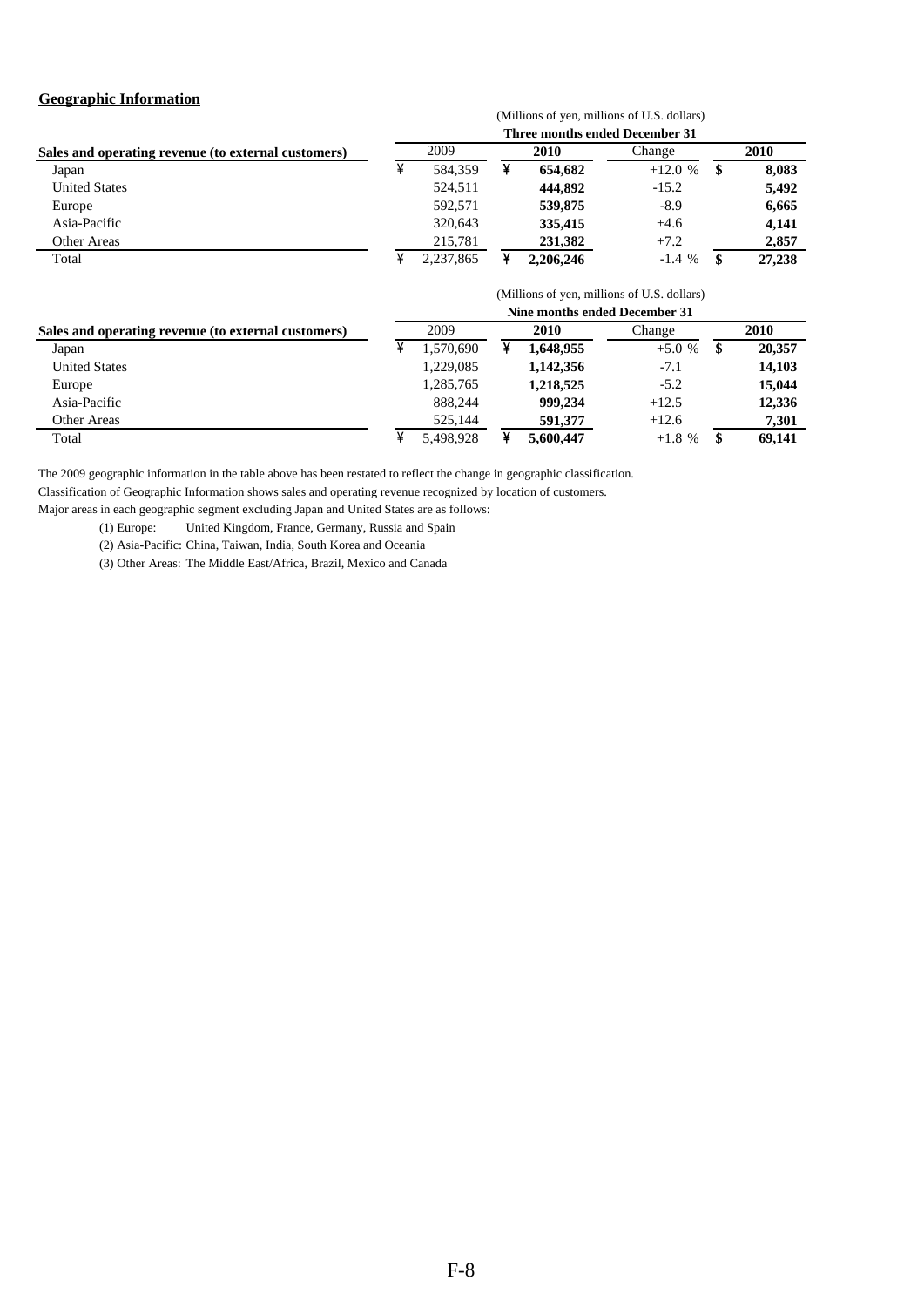#### **Condensed Financial Services Financial Statements**

The results of the Financial Services segment are included in Sony's consolidated financial statements. The following schedules show unaudited condensed financial statements for the Financial Services segment and all other segments excluding Financial Services. These presentations are not in accordance with U.S. GAAP, which is used by Sony to prepare its consolidated financial statements. However, because the Financial Services segment is different in nature from Sony's other segments, Sony believes that a comparative presentation may be useful in understanding and analyzing Sony's consolidated financial statements. Transactions between the Financial Services segment and Sony without Financial Services are eliminated in the consolidated figures shown below.

### **Condensed Balance Sheet**

| (Millions of yen, millions of U.S. dollars)     |   |           |   |           |             |        |  |
|-------------------------------------------------|---|-----------|---|-----------|-------------|--------|--|
| <b>Financial Services</b>                       |   | March 31  |   |           | December 31 |        |  |
| <b>ASSETS</b>                                   |   | 2010      |   | 2010      |             | 2010   |  |
| Current assets:                                 |   |           |   |           |             |        |  |
| Cash and cash equivalents                       | ¥ | 206,742   | ¥ | 145,900   | \$          | 1,801  |  |
| Marketable securities                           |   | 576,129   |   | 644,217   |             | 7,953  |  |
| Other                                           |   | 265,465   |   | 238,575   |             | 2,946  |  |
|                                                 |   | 1,048,336 |   | 1,028,692 |             | 12,700 |  |
| Investments and advances                        |   | 4,967,125 |   | 5,410,989 |             | 66,802 |  |
| Property, plant and equipment                   |   | 34,725    |   | 30,346    |             | 375    |  |
| Other assets:                                   |   |           |   |           |             |        |  |
| Deferred insurance acquisition costs            |   | 418,525   |   | 425,162   |             | 5,249  |  |
| Other                                           |   | 108,421   |   | 63,191    |             | 780    |  |
|                                                 |   | 526,946   |   | 488,353   |             | 6,029  |  |
|                                                 | ¥ | 6,577,132 | ¥ | 6,958,380 | \$          | 85,906 |  |
| <b>LIABILITIES AND EQUITY</b>                   |   |           |   |           |             |        |  |
| Current liabilities:                            |   |           |   |           |             |        |  |
| Short-term borrowings                           | ¥ | 86,102    | ¥ | 61,297    | \$          | 757    |  |
| Notes and accounts payable, trade               |   | 13,709    |   | 3,857     |             | 48     |  |
| Deposits from customers in the banking business |   | 1,509,488 |   | 1,608,837 |             | 19,862 |  |
| Other                                           |   | 164,545   |   | 203,360   |             | 2,510  |  |
|                                                 |   | 1,773,844 |   | 1,877,351 |             | 23,177 |  |
| Long-term debt                                  |   | 42,536    |   | 25,026    |             | 309    |  |
| Future insurance policy benefits and other      |   | 3,876,292 |   | 4,118,705 |             | 50,848 |  |
| Other                                           |   | 201,825   |   | 203,386   |             | 2,511  |  |
| <b>Total liabilities</b>                        |   | 5,894,497 |   | 6,224,468 |             | 76,845 |  |
| Equity:                                         |   |           |   |           |             |        |  |
| Sony Corporation's stockholders' equity         |   | 681,500   |   | 732,644   |             | 9,045  |  |
| Noncontrolling interests                        |   | 1,135     |   | 1,268     |             | 16     |  |
| Total equity                                    |   | 682,635   |   | 733,912   |             | 9,061  |  |
|                                                 | ¥ | 6,577,132 | ¥ | 6,958,380 | \$          | 85,906 |  |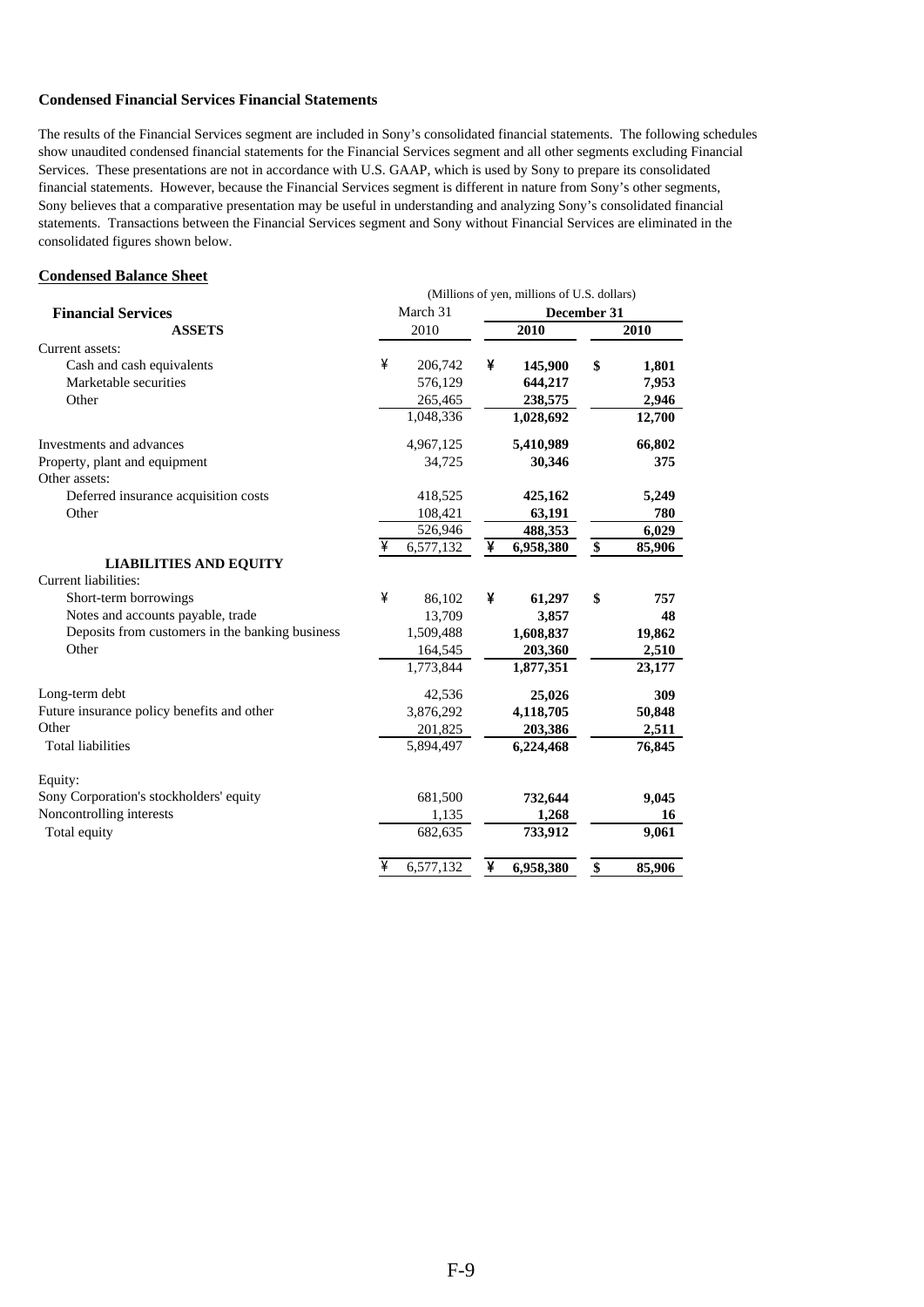|                                            | (Millions of yen, millions of U.S. dollars) |           |   |           |             |        |  |  |  |
|--------------------------------------------|---------------------------------------------|-----------|---|-----------|-------------|--------|--|--|--|
| <b>Sony without Financial Services</b>     | March 31                                    |           |   |           | December 31 |        |  |  |  |
| <b>ASSETS</b>                              |                                             | 2010      |   | 2010      |             | 2010   |  |  |  |
| Current assets:                            |                                             |           |   |           |             |        |  |  |  |
| Cash and cash equivalents                  | ¥                                           | 984,866   | ¥ | 773,865   | \$          | 9,554  |  |  |  |
| Marketable securities                      |                                             | 3,364     |   | 3,051     |             | 38     |  |  |  |
| Notes and accounts receivable, trade       |                                             | 887,694   |   | 1,042,923 |             | 12,876 |  |  |  |
| Other                                      |                                             | 1,243,345 |   | 1,416,777 |             | 17,490 |  |  |  |
|                                            |                                             | 3.119.269 |   | 3,236,616 |             | 39,958 |  |  |  |
| Film costs                                 |                                             | 310,065   |   | 276,461   |             | 3,413  |  |  |  |
| Investments and advances                   |                                             | 376,669   |   | 350,489   |             | 4,327  |  |  |  |
| Investments in Financial Services, at cost |                                             | 116,843   |   | 115,810   |             | 1,430  |  |  |  |
| Property, plant and equipment              |                                             | 973,226   |   | 879,916   |             | 10,863 |  |  |  |
| Other assets                               |                                             | 1,626,764 |   | 1,481,570 |             | 18,291 |  |  |  |
|                                            | ¥                                           | 6,522,836 | ¥ | 6,340,862 | \$          | 78,282 |  |  |  |
| <b>LIABILITIES AND EQUITY</b>              |                                             |           |   |           |             |        |  |  |  |
| Current liabilities:                       |                                             |           |   |           |             |        |  |  |  |
| Short-term borrowings                      | ¥                                           | 230,631   | ¥ | 173,664   | \$          | 2,144  |  |  |  |
| Notes and accounts payable, trade          |                                             | 804,336   |   | 880,707   |             | 10,873 |  |  |  |
| Other                                      |                                             | 1,291,481 |   | 1,290,443 |             | 15,931 |  |  |  |
|                                            |                                             | 2,326,448 |   | 2,344,814 |             | 28,948 |  |  |  |
| Long-term debt                             |                                             | 893,418   |   | 798,402   |             | 9,857  |  |  |  |
| Accrued pension and severance costs        |                                             | 283,382   |   | 252,193   |             | 3,113  |  |  |  |
| Other                                      |                                             | 299,808   |   | 297,736   |             | 3,676  |  |  |  |
| <b>Total liabilities</b>                   |                                             | 3,803,056 |   | 3,693,145 |             | 45,594 |  |  |  |
| Equity:                                    |                                             |           |   |           |             |        |  |  |  |
| Sony Corporation's stockholders' equity    |                                             | 2,662,712 |   | 2,584,853 |             | 31,912 |  |  |  |
| Noncontrolling interests                   |                                             | 57,068    |   | 62,864    |             | 776    |  |  |  |
| Total equity                               |                                             | 2,719,780 |   | 2,647,717 |             | 32,688 |  |  |  |
|                                            | ¥                                           | 6,522,836 | ¥ | 6.340.862 | \$          | 78,282 |  |  |  |

|                                                 | (Millions of yen, millions of U.S. dollars) |                 |                            |  |  |  |  |  |
|-------------------------------------------------|---------------------------------------------|-----------------|----------------------------|--|--|--|--|--|
| <b>Consolidated</b>                             | March 31                                    |                 | December 31                |  |  |  |  |  |
| <b>ASSETS</b>                                   | 2010                                        | 2010            | 2010                       |  |  |  |  |  |
| Current assets:                                 |                                             |                 |                            |  |  |  |  |  |
| Cash and cash equivalents                       | ¥<br>1,191,608                              | ¥<br>919,765    | \$<br>11,355               |  |  |  |  |  |
| Marketable securities                           | 579,493                                     | 647,268         | 7,991                      |  |  |  |  |  |
| Notes and accounts receivable, trade            | 891,625                                     | 1,042,903       | 12,876                     |  |  |  |  |  |
| Other                                           | 1,470,146                                   | 1,625,626       | 20,069                     |  |  |  |  |  |
|                                                 | 4,132,872                                   | 4,235,562       | 52,291                     |  |  |  |  |  |
| Film costs                                      | 310,065                                     | 276,461         | 3,413                      |  |  |  |  |  |
| Investments and advances                        | 5,299,393                                   | 5,727,562       | 70,711                     |  |  |  |  |  |
| Property, plant and equipment                   | 1,007,951                                   | 910,262         | 11,238                     |  |  |  |  |  |
| Other assets:                                   |                                             |                 |                            |  |  |  |  |  |
| Deferred insurance acquisition costs            | 418,525                                     | 425,162         | 5,249                      |  |  |  |  |  |
| Other                                           | 1,697,308                                   | 1,511,199       | 18,656                     |  |  |  |  |  |
|                                                 | 2,115,833                                   | 1,936,361       | 23,905                     |  |  |  |  |  |
|                                                 | 12,866,114                                  | ¥<br>13,086,208 | $\overline{\$}$<br>161,558 |  |  |  |  |  |
| <b>LIABILITIES AND EQUITY</b>                   |                                             |                 |                            |  |  |  |  |  |
| Current liabilities:                            |                                             |                 |                            |  |  |  |  |  |
| Short-term borrowings                           | ¥<br>284,607                                | ¥<br>212,459    | \$<br>2,622                |  |  |  |  |  |
| Notes and accounts payable, trade               | 817,118                                     | 884,564         | 10,921                     |  |  |  |  |  |
| Deposits from customers in the banking business | 1,509,488                                   | 1,608,837       | 19,862                     |  |  |  |  |  |
| Other                                           | 1,448,712                                   | 1,486,574       | 18,353                     |  |  |  |  |  |
|                                                 | 4,059,925                                   | 4,192,434       | 51,758                     |  |  |  |  |  |
| Long-term debt                                  | 924,207                                     | 819,332         | 10,115                     |  |  |  |  |  |
| Accrued pension and severance costs             | 295,526                                     | 265,265         | 3,275                      |  |  |  |  |  |
| Future insurance policy benefits and other      | 3,876,292                                   | 4,118,705       | 50,848                     |  |  |  |  |  |
| Other                                           | 424,609                                     | 423,680         | 5,231                      |  |  |  |  |  |
| <b>Total liabilities</b>                        | 9,580,559                                   | 9,819,416       | 121,227                    |  |  |  |  |  |
| Equity:                                         |                                             |                 |                            |  |  |  |  |  |
| Sony Corporation's stockholders' equity         | 2,965,905                                   | 2,920,376       | 36,054                     |  |  |  |  |  |
| Noncontrolling interests                        | 319,650                                     | 346,416         | 4,277                      |  |  |  |  |  |
| Total equity                                    | 3,285,555                                   | 3,266,792       | 40,331                     |  |  |  |  |  |
|                                                 | 12.866.114<br>¥                             | ¥<br>13,086,208 | \$<br>161,558              |  |  |  |  |  |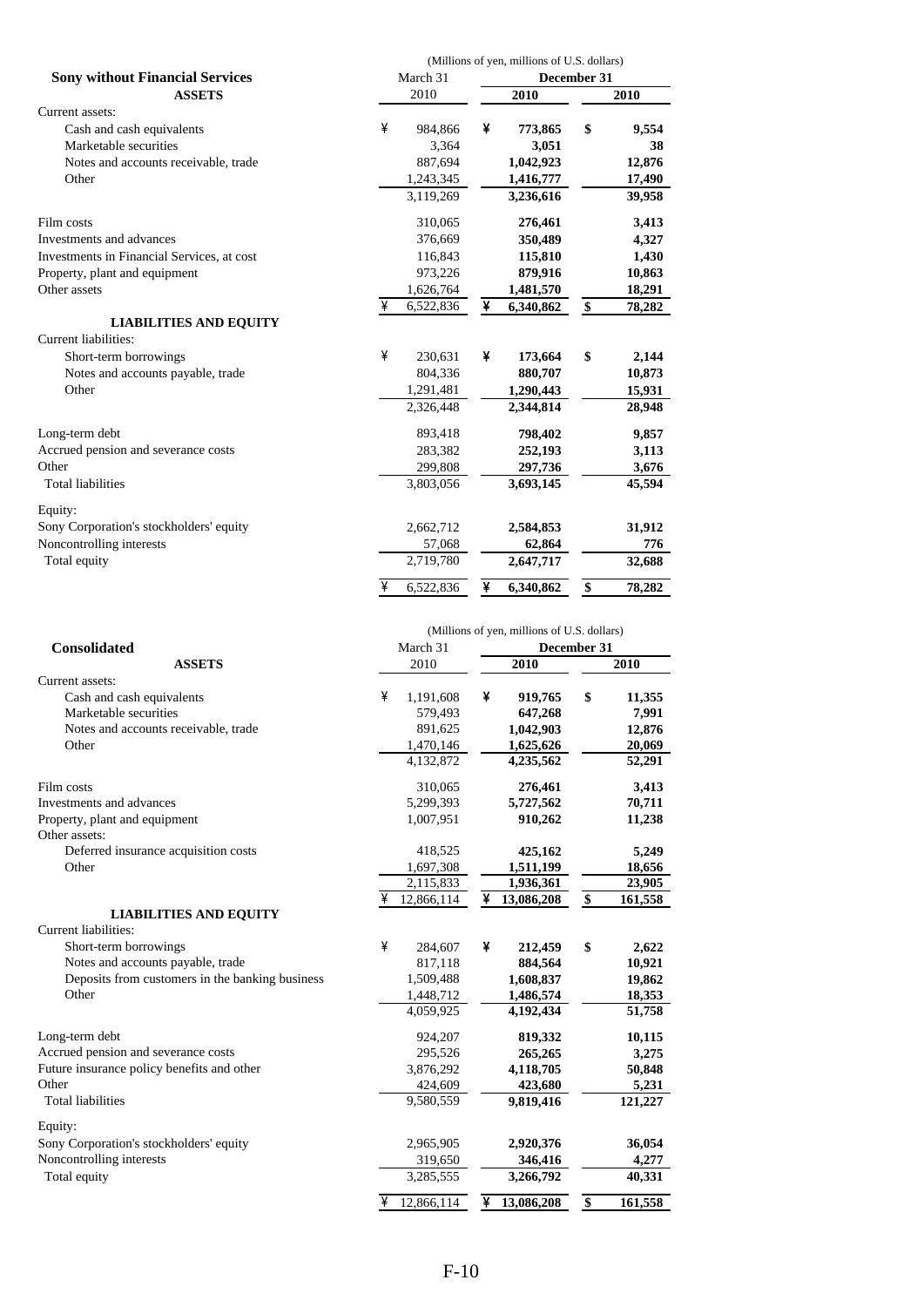## **Condensed Statements of Income**

|                                                            | (Millions of yen, millions of U.S. dollars) |         |   |                                |          |             |                               |  |  |  |
|------------------------------------------------------------|---------------------------------------------|---------|---|--------------------------------|----------|-------------|-------------------------------|--|--|--|
| <b>Financial Services</b>                                  |                                             |         |   | Three months ended December 31 |          |             |                               |  |  |  |
|                                                            |                                             | 2009    |   | 2010                           | Change   | <b>2010</b> |                               |  |  |  |
| Financial service revenue                                  | ¥                                           | 205,607 | ¥ | 209,123                        | $+1.7$ % | S.          | 2,582                         |  |  |  |
| Financial service expenses                                 |                                             | 170.243 |   | 175,915                        | $+3.3$   |             | 2,172                         |  |  |  |
| Equity in net loss of affiliated companies                 |                                             | (319)   |   | (474)                          |          |             | (6)                           |  |  |  |
| <b>Operating income</b>                                    |                                             | 35,045  |   | 32,734                         | $-6.6$   |             | 404                           |  |  |  |
| Other income (expenses), net                               |                                             | (41)    |   | (35)                           |          |             | $\boldsymbol{\left(0\right)}$ |  |  |  |
| Income before income taxes                                 |                                             | 35,004  |   | 32,699                         | $-6.6$   |             | 404                           |  |  |  |
| Income taxes and other                                     |                                             | 12,303  |   | 12,952                         | $+5.3$   |             | 160                           |  |  |  |
| Net income attributable to Sony Corporation's stockholders |                                             | 22,701  |   | 19,747                         | $-13.0%$ |             | 244                           |  |  |  |
|                                                            |                                             |         |   |                                |          |             |                               |  |  |  |

|                                                            | (Millions of yen, millions of U.S. dollars) |           |  |             |          |    |             |  |  |  |
|------------------------------------------------------------|---------------------------------------------|-----------|--|-------------|----------|----|-------------|--|--|--|
| <b>Sony without Financial Services</b>                     | Three months ended December 31              |           |  |             |          |    |             |  |  |  |
|                                                            |                                             | 2009      |  | <b>2010</b> | Change   |    | <b>2010</b> |  |  |  |
| Net sales and operating revenue                            | ¥                                           | 2.037.360 |  | 2,001,098   | $-1.8\%$ | \$ | 24,705      |  |  |  |
| Costs and expenses                                         |                                             | 1.921.097 |  | 1,899,993   | $-1.1$   |    | 23,457      |  |  |  |
| Equity in net income (loss) of affiliated companies        |                                             | (5,608)   |  | 3,064       |          |    | 38          |  |  |  |
| <b>Operating income</b>                                    |                                             | 110,655   |  | 104.169     | $-5.9$   |    | 1,286       |  |  |  |
| Other income (expenses), net                               |                                             | (21,745)  |  | (5,283)     |          |    | (65)        |  |  |  |
| Income before income taxes                                 |                                             | 88,910    |  | 98,886      | $+11.2$  |    | 1,221       |  |  |  |
| Income taxes and other                                     |                                             | 23,151    |  | 38,021      | $+64.2$  |    | 470         |  |  |  |
| Net income attributable to Sony Corporation's stockholders |                                             | 65,759    |  | 60,865      | $-7.4%$  |    | 751         |  |  |  |

|                                                            | (Millions of yen, millions of U.S. dollars) |           |  |           |          |   |             |  |  |  |
|------------------------------------------------------------|---------------------------------------------|-----------|--|-----------|----------|---|-------------|--|--|--|
| <b>Consolidated</b>                                        | Three months ended December 31              |           |  |           |          |   |             |  |  |  |
|                                                            |                                             | 2009      |  | 2010      | Change   |   | <b>2010</b> |  |  |  |
| Financial service revenue                                  | ¥                                           | 202,580   |  | 207,030   | $+2.2 %$ | S | 2,556       |  |  |  |
| Net sales and operating revenue                            |                                             | 2,035,285 |  | 1,999,216 | $-1.8$   |   | 24,682      |  |  |  |
|                                                            |                                             | 2,237,865 |  | 2.206.246 | $-1.4$   |   | 27,238      |  |  |  |
| Costs and expenses                                         |                                             | 2,085,835 |  | 2,071,314 | $-0.7$   |   | 25,572      |  |  |  |
| Equity in net income (loss) of affiliated companies        |                                             | (5,927)   |  | 2,590     |          |   | 32          |  |  |  |
| <b>Operating income</b>                                    |                                             | 146.103   |  | 137,522   | $-5.9$   |   | 1,698       |  |  |  |
| Other income (expenses), net                               |                                             | (22, 238) |  | (5,987)   |          |   | (74)        |  |  |  |
| Income before income taxes                                 |                                             | 123,865   |  | 131,535   | $+6.2$   |   | 1,624       |  |  |  |
| Income taxes and other                                     |                                             | 44,698    |  | 59,201    | $+32.4$  |   | 731         |  |  |  |
| Net income attributable to Sony Corporation's stockholders |                                             | 79,167    |  | 72,334    | $-8.6%$  |   | 893         |  |  |  |
|                                                            |                                             |           |  |           |          |   |             |  |  |  |

# F-11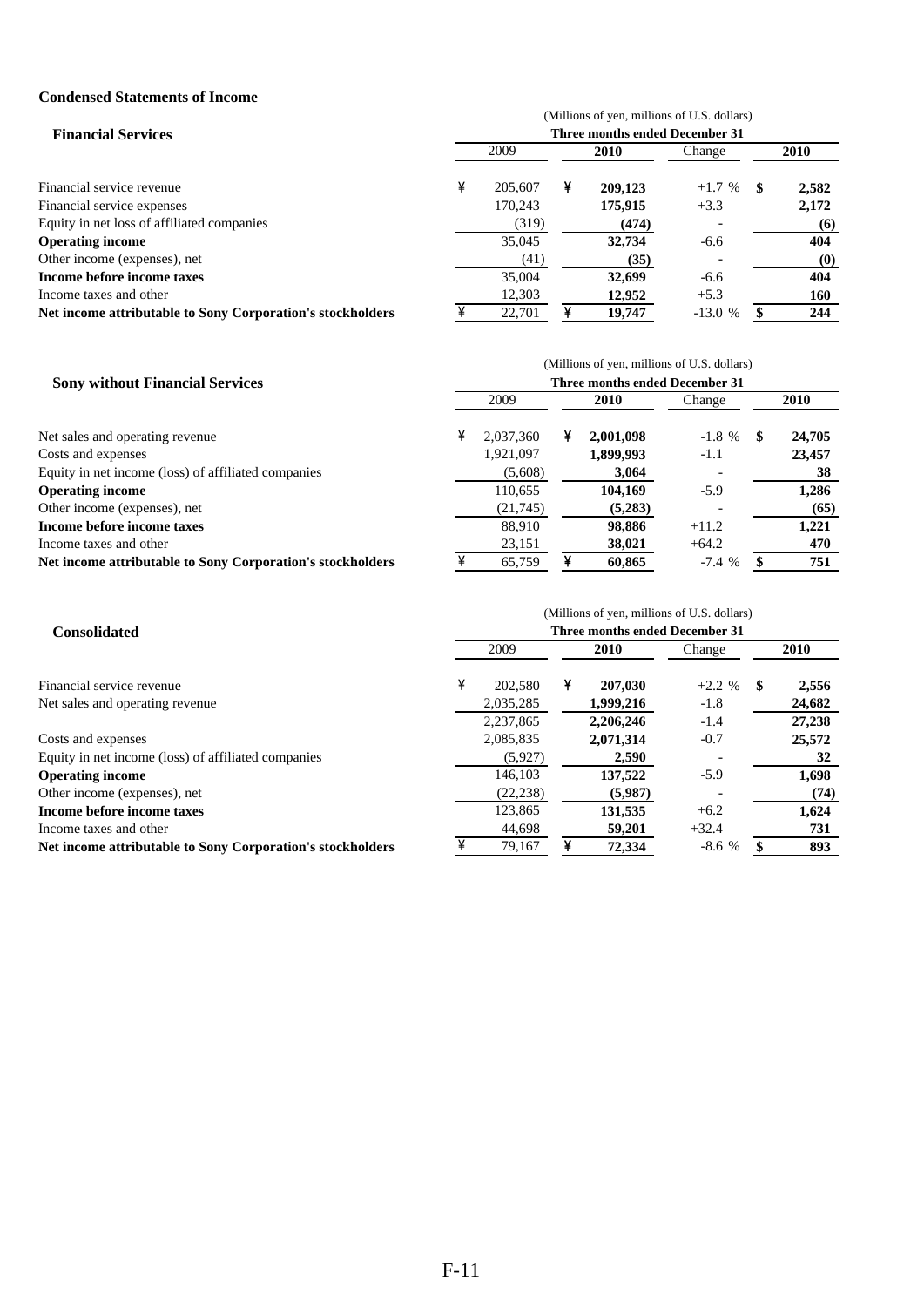## **Condensed Statements of Income**

| (Millions of yen, millions of U.S. dollars) |         |   |         |          |    |                               |  |  |  |
|---------------------------------------------|---------|---|---------|----------|----|-------------------------------|--|--|--|
| Nine months ended December 31               |         |   |         |          |    |                               |  |  |  |
|                                             | 2009    |   | 2010    | Change   |    | <b>2010</b>                   |  |  |  |
| ¥                                           | 635.260 | ¥ | 599,990 | $-5.6%$  | -S | 7,407                         |  |  |  |
|                                             | 518.254 |   | 492.974 | $-4.9$   |    | 6,086                         |  |  |  |
|                                             | (950)   |   | (1,297) |          |    | (16)                          |  |  |  |
|                                             | 116.056 |   | 105,719 | $-8.9$   |    | 1,305                         |  |  |  |
|                                             | (863)   |   | (21)    |          |    | $\boldsymbol{\left(0\right)}$ |  |  |  |
|                                             | 115.193 |   | 105,698 | $-8.2$   |    | 1,305                         |  |  |  |
|                                             | 39,724  |   | 40,602  | $+2.2$   |    | 501                           |  |  |  |
|                                             | 75.469  |   | 65,096  | $-13.7%$ |    | 804                           |  |  |  |
|                                             |         |   |         |          |    |                               |  |  |  |

|                                                                   | (Millions of yen, millions of U.S. dollars)<br>Nine months ended December 31 |           |   |             |         |  |             |  |  |  |
|-------------------------------------------------------------------|------------------------------------------------------------------------------|-----------|---|-------------|---------|--|-------------|--|--|--|
| <b>Sony without Financial Services</b>                            |                                                                              |           |   |             |         |  |             |  |  |  |
|                                                                   | 2009                                                                         |           |   | <b>2010</b> | Change  |  | <b>2010</b> |  |  |  |
| Net sales and operating revenue                                   | ¥                                                                            | 4,878,768 | ¥ | 5,011,810   | $+2.7%$ |  | 61,874      |  |  |  |
| Costs and expenses                                                |                                                                              | 4,875,831 |   | 4,861,796   | $-0.3$  |  | 60,022      |  |  |  |
| Equity in net income (loss) of affiliated companies               |                                                                              | (32,382)  |   | 15,620      |         |  | 193         |  |  |  |
| <b>Operating income (loss)</b>                                    |                                                                              | (29, 445) |   | 165,634     |         |  | 2,045       |  |  |  |
| Other income (expenses), net                                      |                                                                              | (7, 841)  |   | 5,835       |         |  | 72          |  |  |  |
| Income (loss) before income taxes                                 |                                                                              | (37, 286) |   | 171,469     |         |  | 2.117       |  |  |  |
| Income taxes and other                                            |                                                                              | (15, 416) |   | 78,633      |         |  | 971         |  |  |  |
| Net income (loss) attributable to Sony Corporation's stockholders |                                                                              | (21, 870) |   | 92,836      | $-$ %   |  | 1.146       |  |  |  |

|                                                            | (Millions of yen, millions of U.S. dollars) |           |   |             |           |    |        |  |  |  |
|------------------------------------------------------------|---------------------------------------------|-----------|---|-------------|-----------|----|--------|--|--|--|
| <b>Consolidated</b>                                        | Nine months ended December 31               |           |   |             |           |    |        |  |  |  |
|                                                            |                                             | 2009      |   | <b>2010</b> | Change    |    | 2010   |  |  |  |
| Financial service revenue                                  | ¥                                           | 625,238   | ¥ | 593,104     | $-5.1%$   | -S | 7,322  |  |  |  |
| Net sales and operating revenue                            |                                             | 4,873,690 |   | 5,007,343   | $+2.7$    |    | 61,819 |  |  |  |
|                                                            |                                             | 5,498,928 |   | 5,600,447   | $+1.8$    |    | 69.141 |  |  |  |
| Costs and expenses                                         |                                             | 5,377,785 |   | 5,341,581   | $-0.7$    |    | 65,945 |  |  |  |
| Equity in net income (loss) of affiliated companies        |                                             | (33, 332) |   | 14,323      |           |    | 177    |  |  |  |
| <b>Operating income</b>                                    |                                             | 87.811    |   | 273,189     | $+211.1$  |    | 3,373  |  |  |  |
| Other income (expenses), net                               |                                             | (13,916)  |   | (34)        |           |    | (1)    |  |  |  |
| Income before income taxes                                 |                                             | 73,895    |   | 273,155     | $+269.7$  |    | 3,372  |  |  |  |
| Income taxes and other                                     |                                             | 58,129    |   | 143,938     | $+147.6$  |    | 1,777  |  |  |  |
| Net income attributable to Sony Corporation's stockholders |                                             | 15.766    | ¥ | 129,217     | $+719.6%$ |    | 1.595  |  |  |  |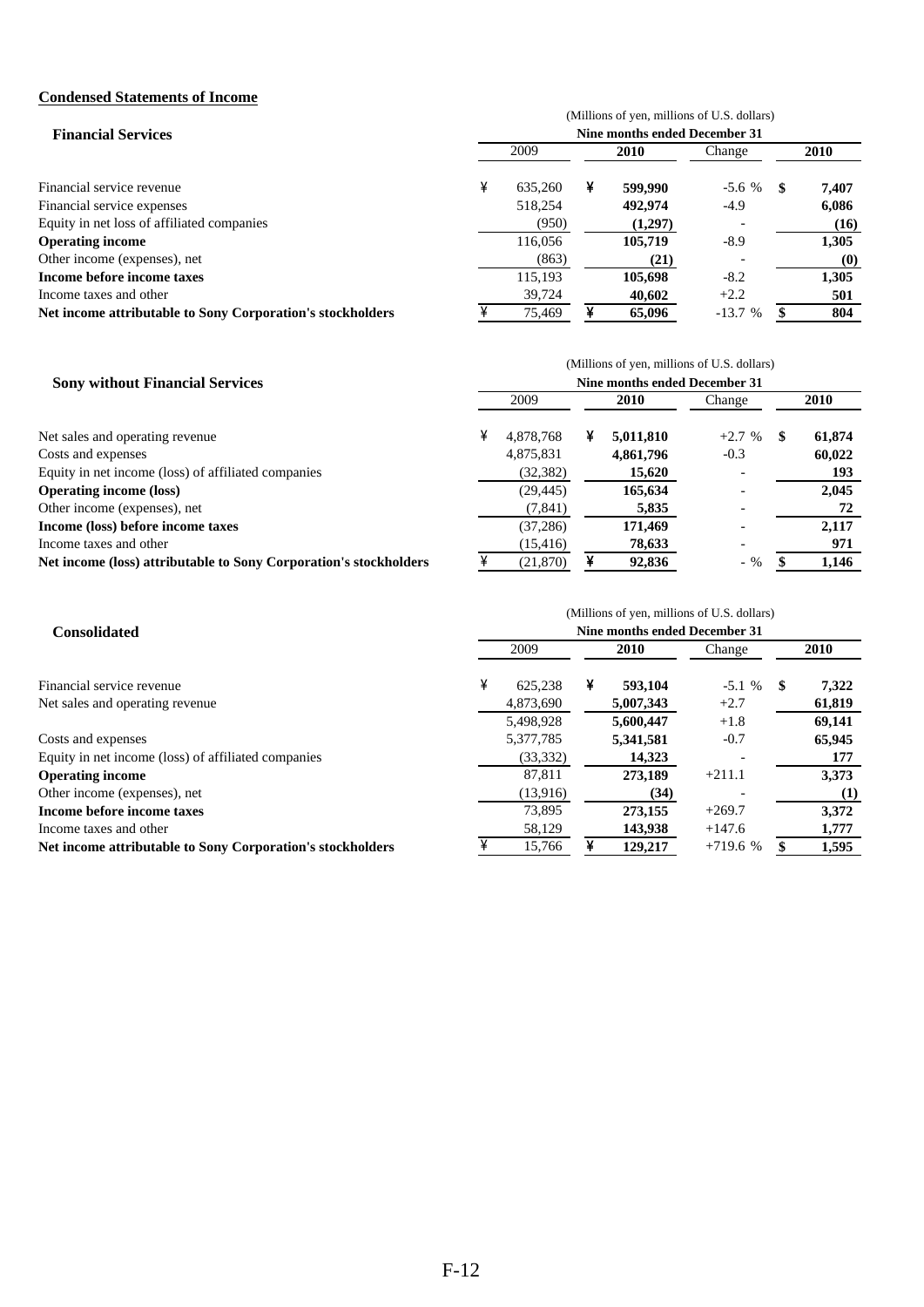## **Condensed Statements of Cash Flows**

| <b>Financial Services</b>                                 | (Millions of yen, millions of U.S. dollars)<br>Nine months ended December 31 |            |   |             |             |         |  |  |
|-----------------------------------------------------------|------------------------------------------------------------------------------|------------|---|-------------|-------------|---------|--|--|
|                                                           |                                                                              | 2009       |   | <b>2010</b> | <b>2010</b> |         |  |  |
| Net cash provided by operating activities                 | ¥                                                                            | 262,599    | ¥ | 282,243     |             | 3,485   |  |  |
| Net cash used in investing activities                     |                                                                              | (272, 510) |   | (468, 266)  |             | (5,781) |  |  |
| Net cash provided by financing activities                 |                                                                              | 175,901    |   | 125,181     |             | 1,545   |  |  |
| Net increase (decrease) in cash and cash equivalents      |                                                                              | 165,990    |   | (60, 842)   |             | (751)   |  |  |
| Cash and cash equivalents at beginning of the fiscal year |                                                                              | 95,794     |   | 206,742     |             | 2,552   |  |  |
| Cash and cash equivalents at end of the period            |                                                                              | 261,784    |   | 145,900     |             | 1,801   |  |  |

|                                                              | (Millions of yen, millions of U.S. dollars) |            |   |            |             |         |  |  |  |
|--------------------------------------------------------------|---------------------------------------------|------------|---|------------|-------------|---------|--|--|--|
| <b>Sony without Financial Services</b>                       | Nine months ended December 31               |            |   |            |             |         |  |  |  |
|                                                              |                                             | 2009       |   | 2010       | <b>2010</b> |         |  |  |  |
| Net cash provided by operating activities                    | ¥                                           | 285,488    | ¥ | 130,726    | S           | 1,614   |  |  |  |
| Net cash used in investing activities                        |                                             | (249, 262) |   | (100, 149) |             | (1,236) |  |  |  |
| Net cash provided by (used in) financing activities          |                                             | 151,638    |   | (158, 492) |             | (1,957) |  |  |  |
| Effect of exchange rate changes on cash and cash equivalents |                                             | (9,858)    |   | (83,086)   |             | (1,026) |  |  |  |
| Net increase (decrease) in cash and cash equivalents         |                                             | 178,006    |   | (211,001)  |             | (2,605) |  |  |  |
| Cash and cash equivalents at beginning of the fiscal year    |                                             | 564,995    |   | 984,866    |             | 12,159  |  |  |  |
| Cash and cash equivalents at end of the period               |                                             | 743,001    |   | 773,865    |             | 9,554   |  |  |  |

## **Consolidated**

| Net cash provided by operating activities                    | 542.318   | ¥ | 403.911    | \$<br>4.987 |
|--------------------------------------------------------------|-----------|---|------------|-------------|
| Net cash used in investing activities                        | (538,740) |   | (582, 405) | (7, 190)    |
| Net cash provided by (used in) financing activities          | 350,276   |   | (10, 263)  | (127)       |
| Effect of exchange rate changes on cash and cash equivalents | (9,858)   |   | (83,086)   | (1,026)     |
| Net increase (decrease) in cash and cash equivalents         | 343.996   |   | (271, 843) | (3,356)     |
| Cash and cash equivalents at beginning of the fiscal year    | 660.789   |   | 1,191,608  | 14.711      |
| Cash and cash equivalents at end of the period               | 1,004,785 |   | 919,765    | 11,355      |
|                                                              |           |   |            |             |

## (Millions of yen, millions of U.S. dollars)

| <b>Consolidated</b><br>Net cash provided by operating activities | Nine months ended December 31 |           |      |            |      |         |  |  |
|------------------------------------------------------------------|-------------------------------|-----------|------|------------|------|---------|--|--|
|                                                                  | 2009                          |           | 2010 |            | 2010 |         |  |  |
|                                                                  | ¥                             | 542.318   | ¥    | 403.911    | S    | 4,987   |  |  |
| Net cash used in investing activities                            |                               | (538,740) |      | (582, 405) |      | (7,190) |  |  |
| Net cash provided by (used in) financing activities              |                               | 350,276   |      | (10, 263)  |      | (127)   |  |  |
| Effect of exchange rate changes on cash and cash equivalents     |                               | (9,858)   |      | (83,086)   |      | (1,026) |  |  |
| Net increase (decrease) in cash and cash equivalents             |                               | 343,996   |      | (271, 843) |      | (3,356) |  |  |
| Cash and cash equivalents at beginning of the fiscal year        |                               | 660,789   |      | 1,191,608  |      | 14,711  |  |  |
| Cash and cash equivalents at end of the period                   |                               | 1,004,785 |      | 919,765    |      | 11,355  |  |  |
|                                                                  |                               |           |      |            |      |         |  |  |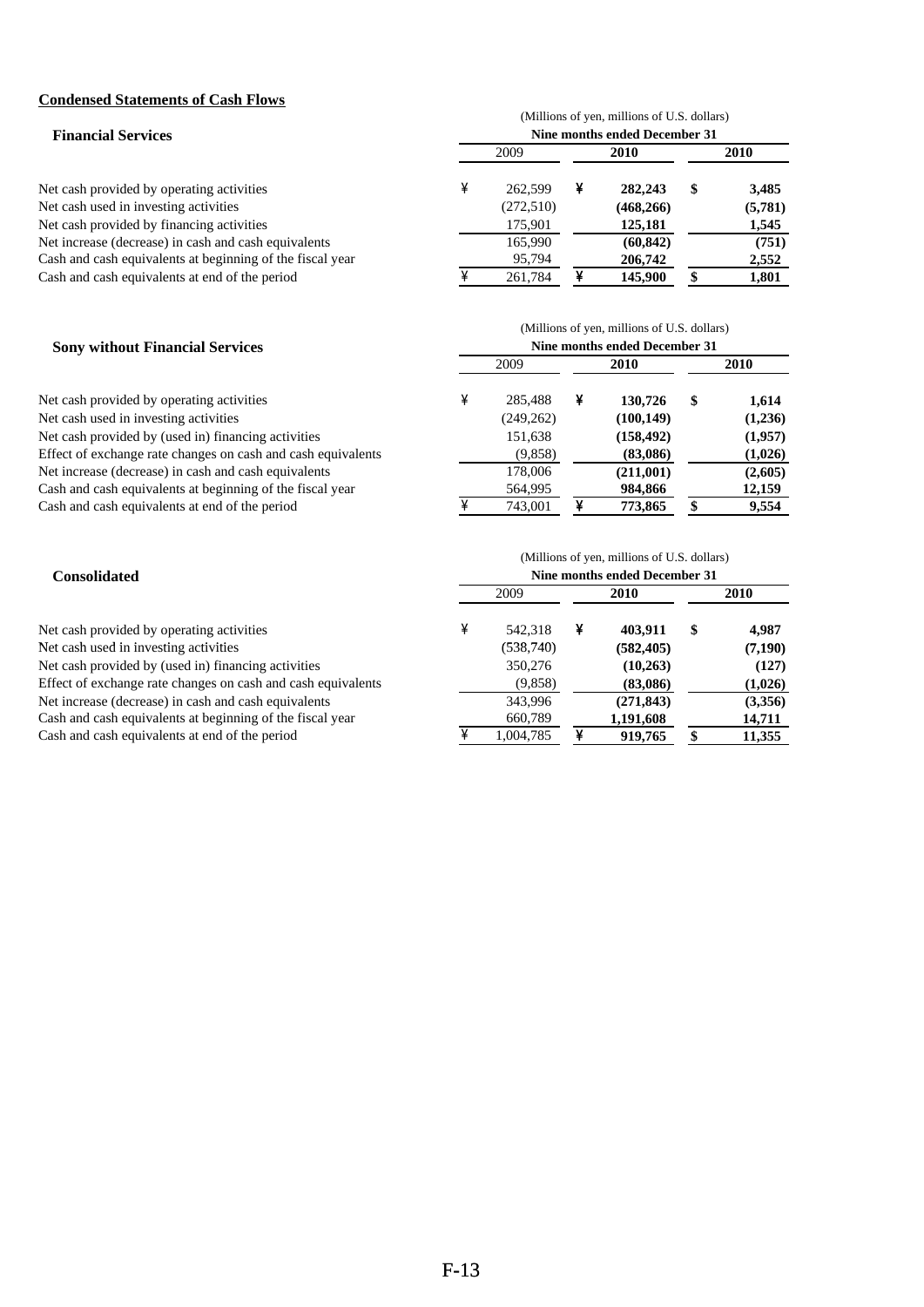(Notes)

- 1. U.S. dollar amounts have been translated from yen, for convenience only, at the rate of ¥81 = U.S. \$1, the approximate Tokyo foreign exchange market rate as of December 31, 2010.
- 2. As of December 31, 2010, Sony had 1,266 consolidated subsidiaries (including variable interest entities) and 84 affiliated companies accounted for under the equity method.
- 3. The weighted-average number of outstanding shares used for the computation of earnings per share of common stock are as follows:

| Weighted-average number of outstanding shares              | (Thousands of shares)          |             |  |  |  |
|------------------------------------------------------------|--------------------------------|-------------|--|--|--|
|                                                            | Three months ended December 31 |             |  |  |  |
|                                                            | 2009                           | <b>2010</b> |  |  |  |
| Net income attributable to Sony Corporation's stockholders |                                |             |  |  |  |
| — Basic                                                    | 1,003,514                      | 1,003,562   |  |  |  |
| — Diluted                                                  | 1,005,137                      | 1,005,168   |  |  |  |
|                                                            | (Thousands of shares)          |             |  |  |  |
|                                                            | Nine months ended December 31  |             |  |  |  |
|                                                            | 2009                           | <b>2010</b> |  |  |  |
| Net income attributable to Sony Corporation's stockholders |                                |             |  |  |  |
| — Basic                                                    | 1,003,522                      | 1,003,552   |  |  |  |
| — Diluted                                                  | 1.005.145                      | 1,004,974   |  |  |  |

The dilutive effect in the weighted-average number of outstanding shares mainly resulted from convertible bonds.

#### 4. Recently adopted accounting pronouncements:

#### Multiple element arrangements and software deliverables -

In October 2009, the Financial Accounting Standards Board ("FASB") issued new accounting guidance for arrangements with multiple deliverables. Specifically, the new standard requires an entity to allocate consideration at the inception of an arrangement to all of its deliverables based on their relative selling prices. In the absence of vendor-specific objective evidence or third-party evidence of the selling prices, consideration must be allocated to the deliverables based on management's best estimate of the selling prices. In addition, the guidance eliminates the use of the residual method of allocation. Also in October 2009, the FASB issued accounting guidance which changes revenue recognition for tangible products containing software and hardware elements. Specifically, tangible products containing software and hardware that function together to deliver the tangible products' essential functionality are scoped out of the existing software revenue recognition guidance and are accounted for under the revenue recognition guidance for multiple element arrangements. Sony adopted the new guidance on April 1, 2010. The adoption of the new guidance did not have a material impact on Sony's results of operations and financial position.

#### Transfers of financial assets -

In June 2009, the FASB issued new accounting guidance on accounting for transfers of financial assets. This guidance amends previous guidance by including: the elimination of the qualifying special-purpose entity (QSPE) concept; a new participating interest definition that must be met for transfers of portions of financial assets to be eligible for sale accounting; clarifications and changes to the derecognition criteria for a transfer to be accounted for as a sale; and a change to the amount of recognized gain or loss on a transfer of financial assets accounted for as a sale when beneficial interests are received by the transferor. Additionally, the guidance requires new disclosures regarding an entity's involvement in a transfer of financial assets. Finally, existing QSPEs must be evaluated for consolidation in accordance with the applicable consolidation guidance upon the elimination of this concept. This guidance is effective for Sony as of April 1, 2010. The adoption of this guidance did not have a material impact on Sony's results of operations and financial position.